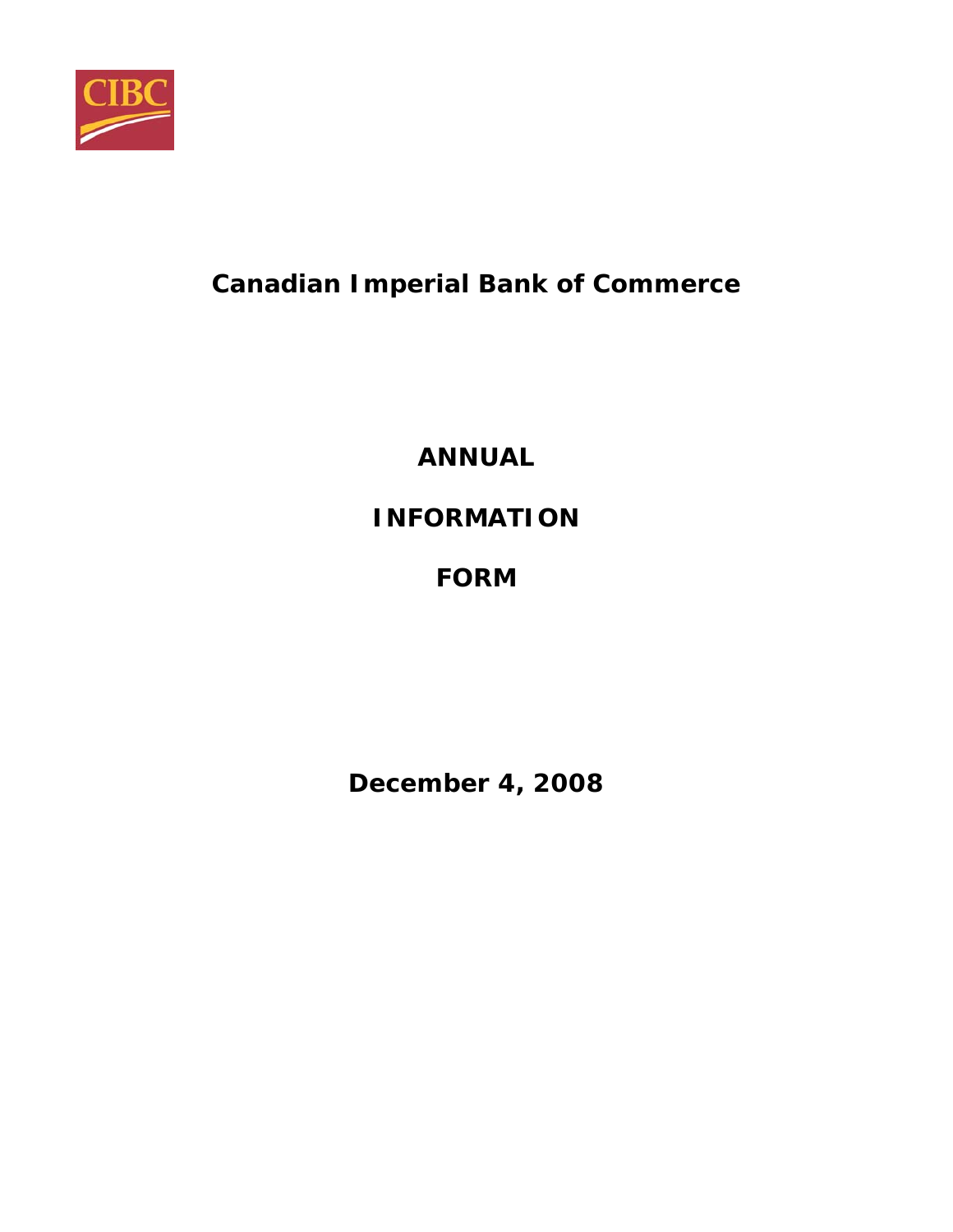# *TABLE OF CONTENTS*

|                                                                                                         | 2                                         |
|---------------------------------------------------------------------------------------------------------|-------------------------------------------|
|                                                                                                         | 3                                         |
|                                                                                                         | 3<br>3<br>3                               |
|                                                                                                         | 4<br>4<br>4<br>5<br>5                     |
|                                                                                                         | 5                                         |
|                                                                                                         | 7                                         |
|                                                                                                         | 7<br>7                                    |
|                                                                                                         | 7<br>8<br>9                               |
|                                                                                                         | 9<br>9<br>9<br>10<br>10<br>11<br>12<br>12 |
|                                                                                                         | 12                                        |
| INTEREST OF MANAGEMENT AND OTHERS IN MATERIAL TRANSACTIONS                                              | 12                                        |
|                                                                                                         | 12                                        |
| <b>FXPERTS</b>                                                                                          | 12                                        |
|                                                                                                         | 13                                        |
|                                                                                                         | 14                                        |
| FEES FOR SERVICES PROVIDED BY SHAREHOLDERS' AUDITORS                                                    | 14                                        |
|                                                                                                         | 14                                        |
| Appendix A<br>Appendix B<br>Appendix C<br>Policy on the Scope of Services of the Shareholders' Auditors | 15<br>17<br>25                            |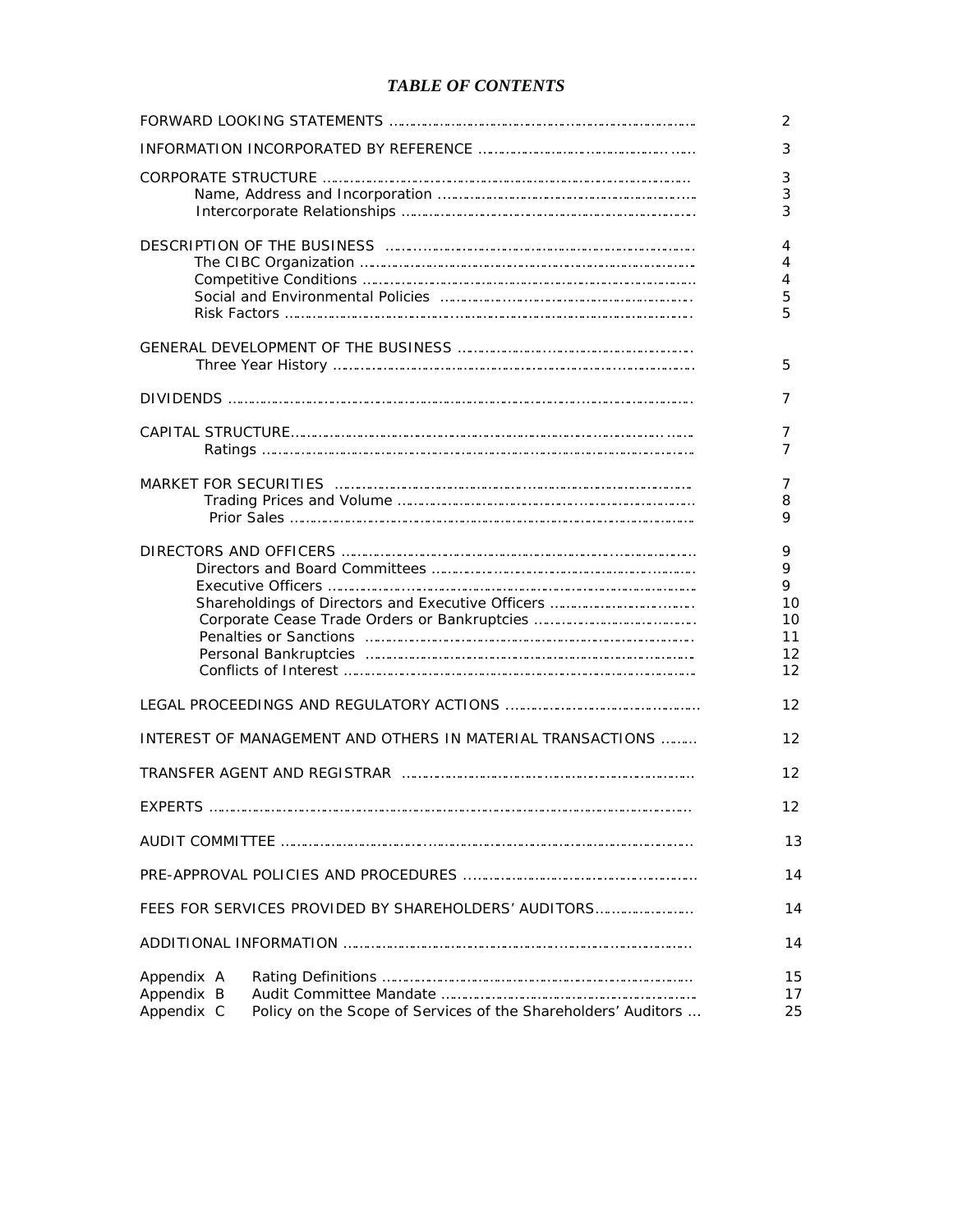# **A NOTE ABOUT FORWARD-LOOKING STATEMENTS**

From time to time, CIBC makes written or oral forward-looking statements within the meaning of certain securities laws, including in this Annual Information Form, in other filings with Canadian securities regulators or the U.S. Securities and Exchange Commission and in other communications. These statements include, but are not limited to, statements about CIBC's operations, business lines, financial condition, risk management, priorities, targets, ongoing objectives, strategies and outlook for 2009 and subsequent periods. Forward-looking statements are typically identified by the words "believe", "expect", "anticipate", "intend", "estimate" and other similar expressions or future or conditional verbs such as "will", "should", "would" and "could". By their nature, these statements require CIBC to make assumptions and are subject to inherent risks and uncertainties that may be general or specific. A variety of factors, many of which are beyond CIBC's control, affect its operations, performance and results, and could cause actual results to differ materially from the expectations expressed in any of CIBC's forward-looking statements. These factors include credit, market, liquidity, strategic, operational, reputation and legal, regulatory and environmental risk; legislative or regulatory developments in the jurisdictions where CIBC operates; amendments to, and interpretations of, riskbased capital guidelines and reporting instructions; the resolution of legal proceedings and related matters; the effect of changes to accounting standards, rules and interpretations; changes in CIBC's estimates of reserves and allowances; changes in tax laws; changes to CIBC's credit ratings; that CIBC's estimate of sustainable effective tax rate will not be achieved; political conditions and developments; the possible effect on CIBC's business of international conflicts and the war on terror; natural disasters, public health emergencies, disruptions to public infrastructure and other catastrophic events; reliance on third parties to provide components of CIBC's business infrastructure; the accuracy and completeness of information provided to CIBC by clients and counterparties; the failure of third parties to comply with their obligations to CIBC and its affiliates; intensifying competition from established competitors and new entrants in the financial services industry; technological change; global capital market activity; interest rate and currency value fluctuations; general business and economic conditions worldwide, as well as in Canada, the U.S. and other countries where CIBC has operations; changes in market rates and prices which may adversely affect the value of financial products; CIBC's success in developing and introducing new products and services, expanding existing distribution channels, developing new distribution channels and realizing increased revenue from these channels; changes in client spending and saving habits; CIBC's ability to attract and retain key employees and executives; and CIBC's ability to anticipate and manage the risks associated with these factors. This list is not exhaustive of the factors that may affect any of CIBC's forward-looking statements. These and other factors should be considered carefully and readers should not place undue reliance on CIBC's forward-looking statements. CIBC does not undertake to update any forward-looking statement that is contained in this Annual Information Form or in other communications except as required by law.

.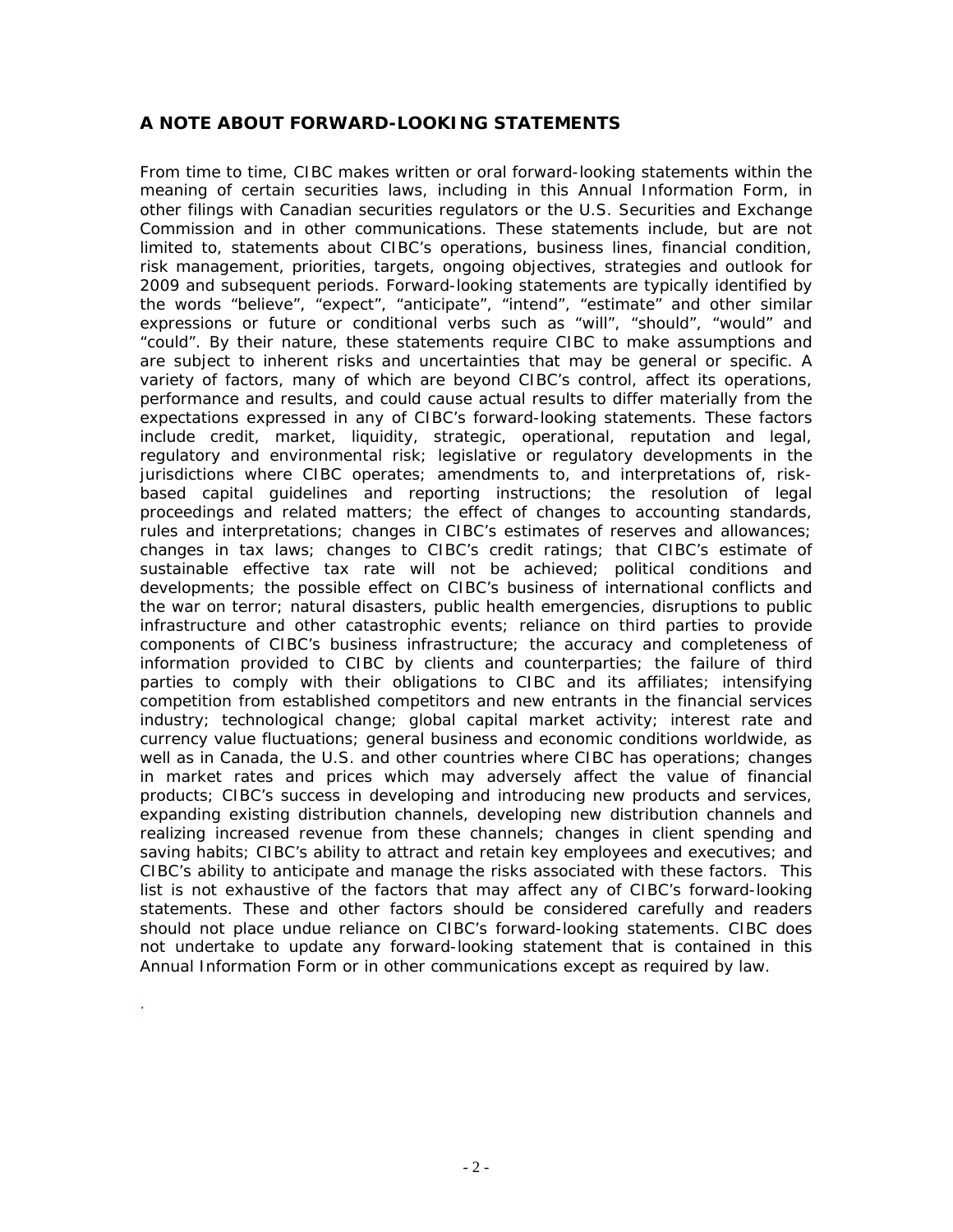# **INFORMATION INCORPORATED BY REFERENCE**

Certain disclosure in this annual information form (AIF) is derived and incorporated by reference from CIBC's 2008 Annual Accountability Report for the year ended October 31, 2008 (2008 AAR). The table below identifies pages from the 2008 AAR which are incorporated by reference into this AIF.

| AIF Item                                             | 2008 AAR - Page Reference |
|------------------------------------------------------|---------------------------|
| <b>CORPORATE STRUCTURE</b>                           | 156                       |
| NARRATIVE DESCRIPTION OF THE BUSINESS                | 37-89                     |
|                                                      | 83                        |
|                                                      | 70-83                     |
|                                                      | 130-132                   |
|                                                      | 128-132                   |
|                                                      | $33 - 35$                 |
|                                                      | 144                       |
| TRANSFER AGENT AND REGISTRAR                         | 180                       |
| Fees for Services provided by Shareholders' Auditors | 163                       |

Unless otherwise specified, this AIF presents information as at October 31, 2008.

# **CORPORATE STRUCTURE**

# Name, Address and Incorporation

Canadian Imperial Bank of Commerce (CIBC) is a diversified financial institution governed by the *Bank Act* (Canada) (Bank Act). CIBC was formed through the amalgamation of The Canadian Bank of Commerce and Imperial Bank of Canada in 1961. The Canadian Bank of Commerce was originally incorporated as Bank of Canada by special act of the legislature of the Province of Canada in 1858. Subsequently, the name was changed to The Canadian Bank of Commerce and it opened for business under that name in 1867. Imperial Bank of Canada was incorporated in 1875 by special act of the Parliament of Canada and commenced operations in that year. The address of the registered and head office of CIBC is Commerce Court, Toronto, Ontario, Canada, M5L 1A2.

# Intercorporate Relationships

Information about the inter-corporate relationships among CIBC and its principal subsidiaries is provided on page 156 of the 2008 AAR.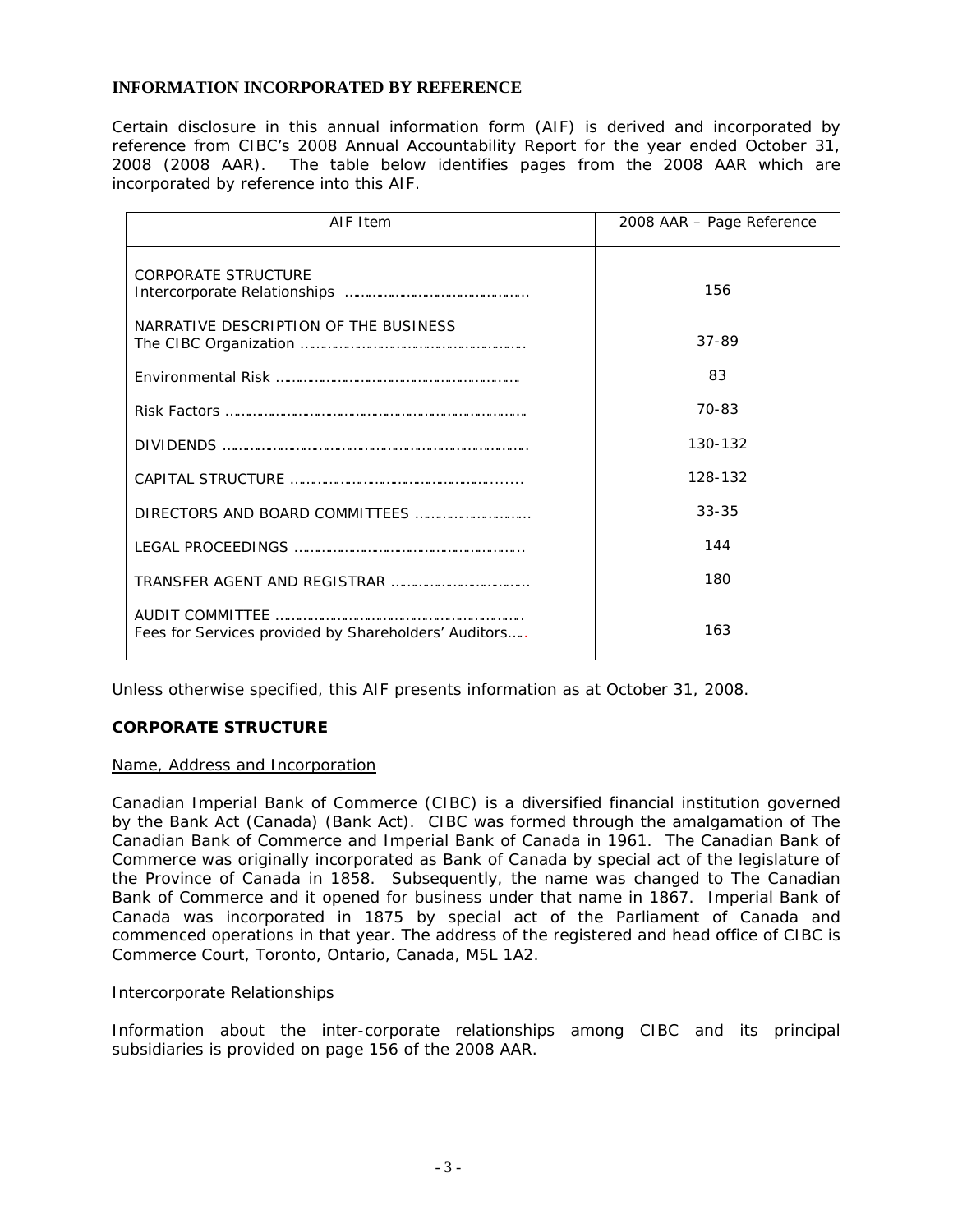# **DESCRIPTION OF THE BUSINESS**

# The CIBC Organization

CIBC is a leading North American financial institution serving clients in Canada and around the world through two distinct business lines: CIBC Retail Markets and CIBC World Markets. CIBC Retail Markets comprises CIBC's personal, business banking and wealth businesses. It provides a full range of financial products and services to almost 11 million personal, business and wealth management clients, as well as investment management services globally to retail and institutional clients. In addition, CIBC Retail Markets offers a full range of financial services to clients in 17 regional markets in the Caribbean through FirstCaribbean International Bank.

CIBC World Markets is the corporate and investment banking arm of CIBC. To deliver on its mandate as a premier client-focused, Canadian-based investment bank, CIBC World Markets provides a wide range of credit, capital markets, investment banking, merchant banking and research products and services to government, institutional, corporate and retail clients in Canada and in key markets around the world.

CIBC's two strategic business lines are supported by five functional groups: Technology and Operations; Corporate Development; Finance; Administration; and Risk Management. As at October 31, 2008, CIBC had a regular workforce headcount of 39,698. Information about CIBC's business lines and functional groups is provided in CIBC's Management Discussion and Analysis for the year ended October 31, 2008 included on pages 37 to 89 of the 2008 AAR.

A more complete description of services provided by CIBC Retail Markets and CIBC World Markets can be found in the 2008 AAR on pages 56 to 60.

#### Competitive Conditions

CIBC was the fifth largest Canadian chartered bank in terms of market capitalization as of October 31, 2008.

In 2008 CIBC and its main competitors were affected by the slowing global economic climate and related shocks to the financial markets, as the deterioration of the U.S. residential mortgage market escalated to a broad-based credit crisis. Against this backdrop, CIBC, like many other financial institutions around the world, has recorded mark-to-market write-downs and counterparty credit reserves on structured credit positions.

With fairly similar distribution networks, products and services offered by CIBC's major competitors (the other five largest chartered banks), price competition in more traditional bank businesses such as deposit-taking and lending, together with historically low levels of interest rates, has compressed net interest margins. Revenue growth has been supported by higher fee-based business, as the major banks have expanded their wealth management and wholesale operations over the past decade.

In recent years, federal regulations have fostered increased competition by allowing subsidiaries of foreign banks and non-bank financial institutions to offer traditional banking services. Advances in technology have also opened up the market to new types of competitors and expanded the reach of existing non-bank competitors by allowing the delivery of limited financial services and products without the presence of a physical branch network. Many of the largest global investment banks also compete directly with the wholesale arms of Canadian banks.

Over the last several years, given limited domestic growth opportunities and relatively high price-to-earnings valuations for Canadian banks, there has been an increasing commitment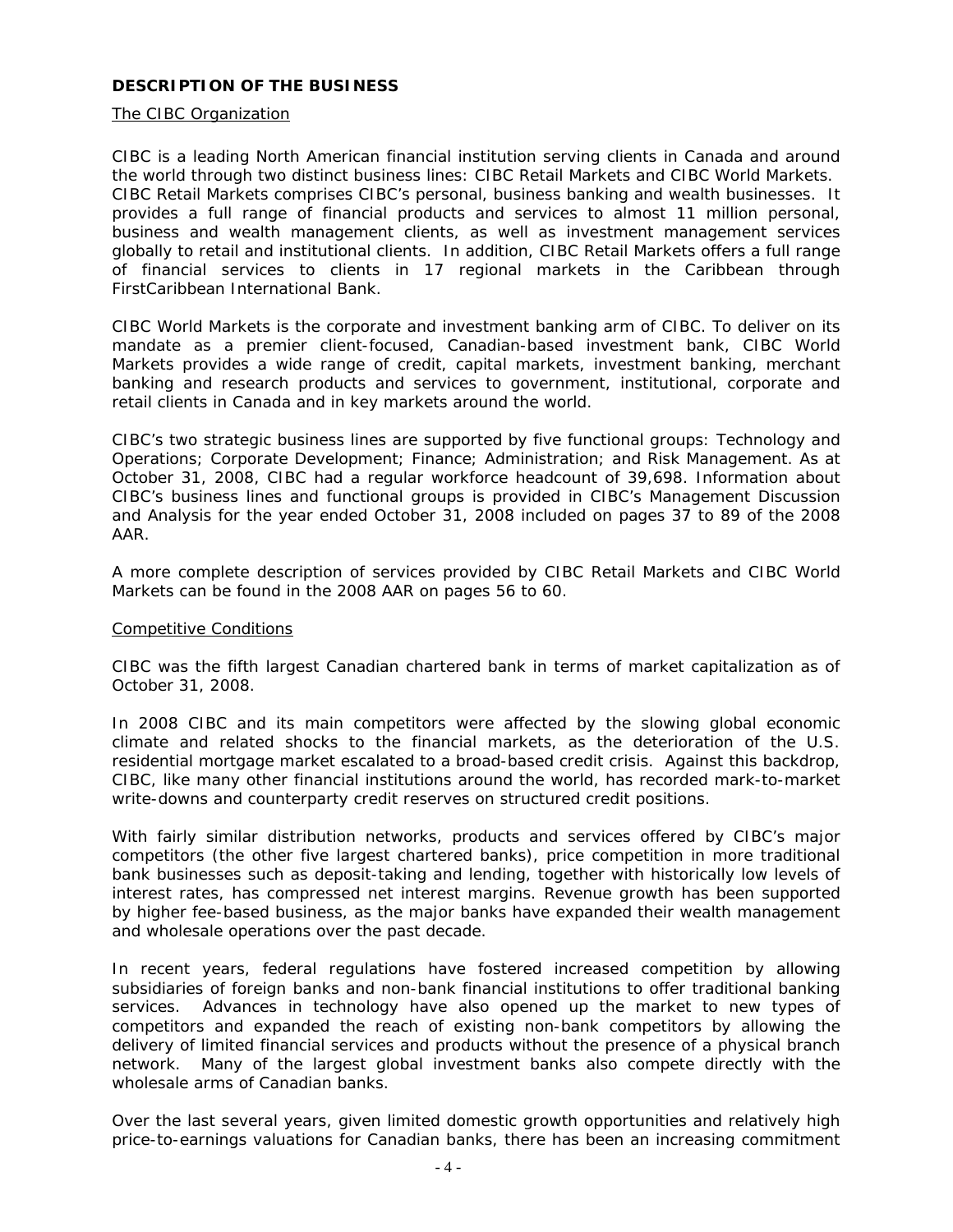to international expansion by many of the other Canadian banks to provide scale, presence and operational leverage. While several larger acquisitions announced in 2007 closed in 2008, the pace of foreign acquisitions has slowed as the Canadian dollar weakened relative to the U.S. dollar and banks shifted their focus to maintaining capital strength in response to the challenges facing the global financial industry

# Social and Environmental Policies

A description of CIBC's social and environmental policies, along with the steps taken to implement them, is provided in the 2008 AAR. Additional information about our environmental policies and environmental risks can be found under "Risk Management – Environmental risk" on page 83 of our 2008 AAR, which page is incorporated by reference herein.

# Risk Factors

A discussion of risk factors related to CIBC and its business, and the steps taken to manage those risks appears throughout the 2008 MD&A and in particular under the heading "Management of Risks" on pages 70 to 83 of the 2008 AAR.

# **GENERAL DEVELOPMENT OF THE BUSINESS**

#### Three Year History

Over the past few years, CIBC has refocused its business strategies, in addition to making significant investments in governance initiatives.

CIBC's strategic objective is consistent and sustainable performance over the long term. To support this objective, CIBC outlined three key priorities in 2005:

- 1. Maintain core business strength
- 2. Improve productivity
- 3. Build balance sheet strength

In 2008, CIBC made progress in each of these areas. However, CIBC's financial performance was affected by challenging conditions for the global financial services industry as the deterioration of the U.S. residential mortgage market that began in 2007 escalated into a broad- based credit crisis.

#### 1. Business strength

CIBC Retail Markets, consisting of CIBC's retail banking and wealth management operations, continued to perform well in 2008. CIBC Retail Markets had identified three priorities going into 2008: 1) leverage strong advisory capabilities to strengthen client relationships; 2) deliver a consistent client service experience; and 3) deliver financial products and solutions to meet clients' needs. During 2008, CIBC made progress against these priorities by enhancing the branch network through investment in new branches, expansion, upgrades and extended hours. Also in 2008 client capabilities were extended in areas such as tax, estate, trust and succession planning.

CIBC Retail Markets 2008 net income was down 18% from 2007 and up 13% from 2006. 2008 results were affected by unfavourable spreads and lower Retail brokerage revenue. This was partially offset by volume growth in cards, mortgages and deposits. 2007 results include a gain from the completion of Visa's worldwide restructuring.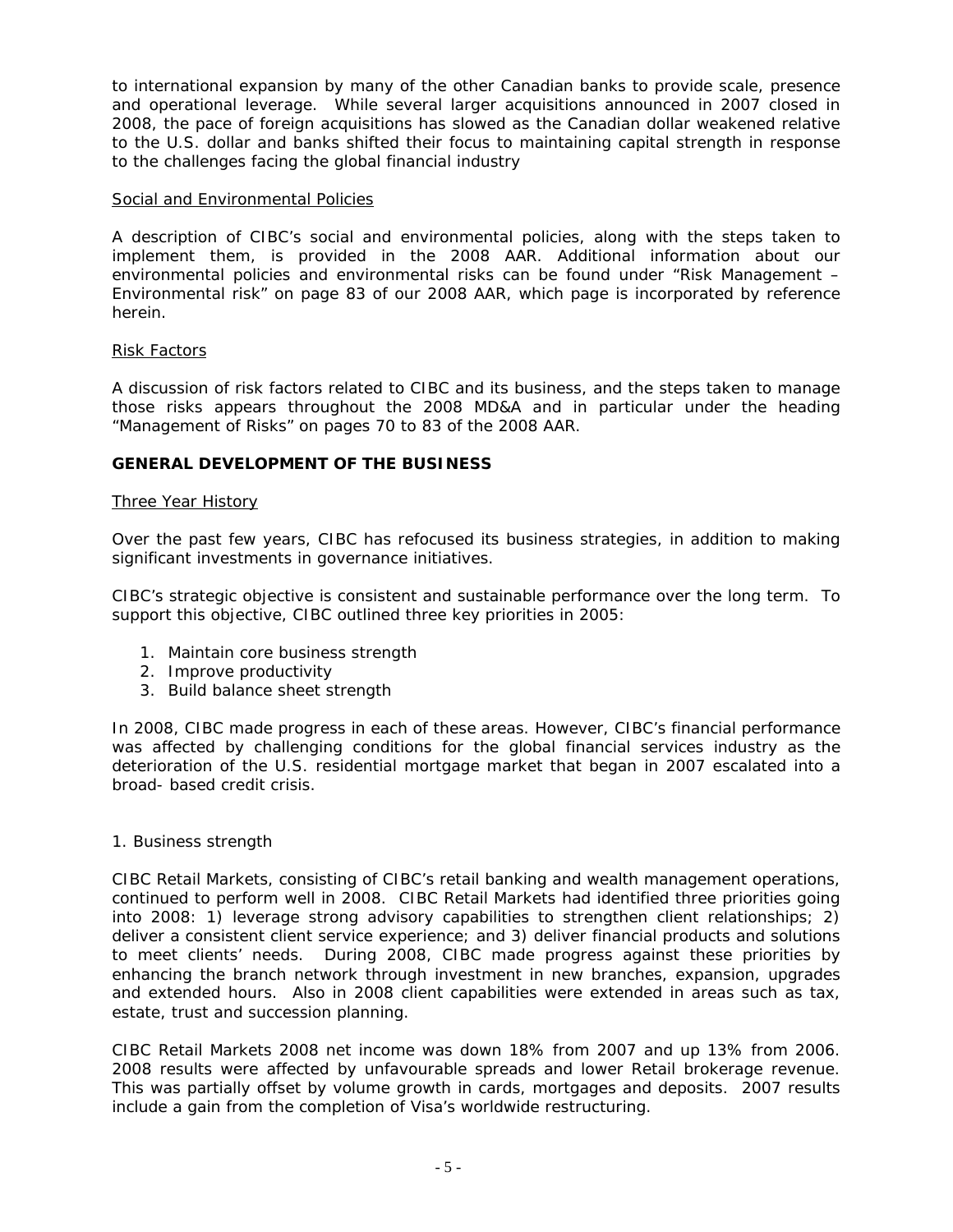2008 was a year of change for CIBC World Markets. During the year, efforts were undertaken to reduce risk and re-focus CIBC World Markets, by selling or exiting businesses that did not fit with CIBC's imperative of consistent and sustainable performance over the long term. Under a new management team, CIBC World Markets will focus on four core businesses – global equities; fixed income and currencies; investment, corporate and merchant banking; and real estate finance.

CIBC World Markets reported an after-tax loss of \$4,201 million in 2008 compared to net income of \$438 million in 2007 and \$498 million in 2006. 2008 results were affected by losses of approximately \$7.3 billion related to structured credit run-off activities.

# 2. Productivity

CIBC remains committed to improving its productivity. In support of this priority, CIBC has set specific targets for non-interest expenses for each of the last 3 years.

In 2006, CIBC exceeded its goal of \$250 million of annual expense reductions by the end of 2006, reporting actual reductions for 2006 of \$272 million.

For 2007, CIBC established a goal to hold expenses flat relative to annualized 2006 fourth quarter expenses, excluding FirstCaribbean. FirstCaribbean was consolidated beginning the first quarter of 2007 and therefore not included in the baseline target. Annualized fourth quarter 2006 expenses were \$7,568 million. In 2007, CIBC reported non-interest expenses of \$7,612 million, which included \$325 million related to FirstCaribbean.

For 2008, the productivity goal was updated to hold expenses flat relative to annualized 2006 fourth quarter expenses excluding FirstCaribbean and exited/sold businesses. Annualized 2006 fourth quarter expenses of \$7,568 million included annualized fourth quarter expenses related to exited/sold businesses of \$464 million and no expenses related to FirstCaribbean. In 2008, CIBC reported non-interest expenses of \$7,201 million, which included \$372 million related to FirstCaribbean and \$183 million related to exited/sold businesses.

CIBC also continues to have a strategic target of achieving a median ranking with its industry group, in terms of its non-interest expense to total revenue (efficiency) ratio. CIBC has made progress on this objective but continues to be above the median.

#### 3. Capital Strength

Entering 2008, capital strength was emphasized as CIBC's key priority. \$2.9 billion of common equity was raised in January 2008 to provide a capital cushion against ongoing uncertainty in the markets.

A primary measure of CIBC's balance sheet strength is its Tier 1 capital ratio. CIBC has a stated Tier 1 capital ratio target of 8.5%.

CIBC's Tier 1 capital ratio was 10.5% at October 31, 2008, up from 9.7% a year ago. The combined favourable impact of the common and preferred equity issues and the transition to the Basel II capital framework more than offset the impact of write-downs within CIBC's structured credit run-off business and dividends declared during the year.

CIBC's Tier 1 ratio was 10.4% at the end of 2006. The decline from 10.4% to 9.7% at the end of 2007 was primarily attributable to the FirstCaribbean acquisition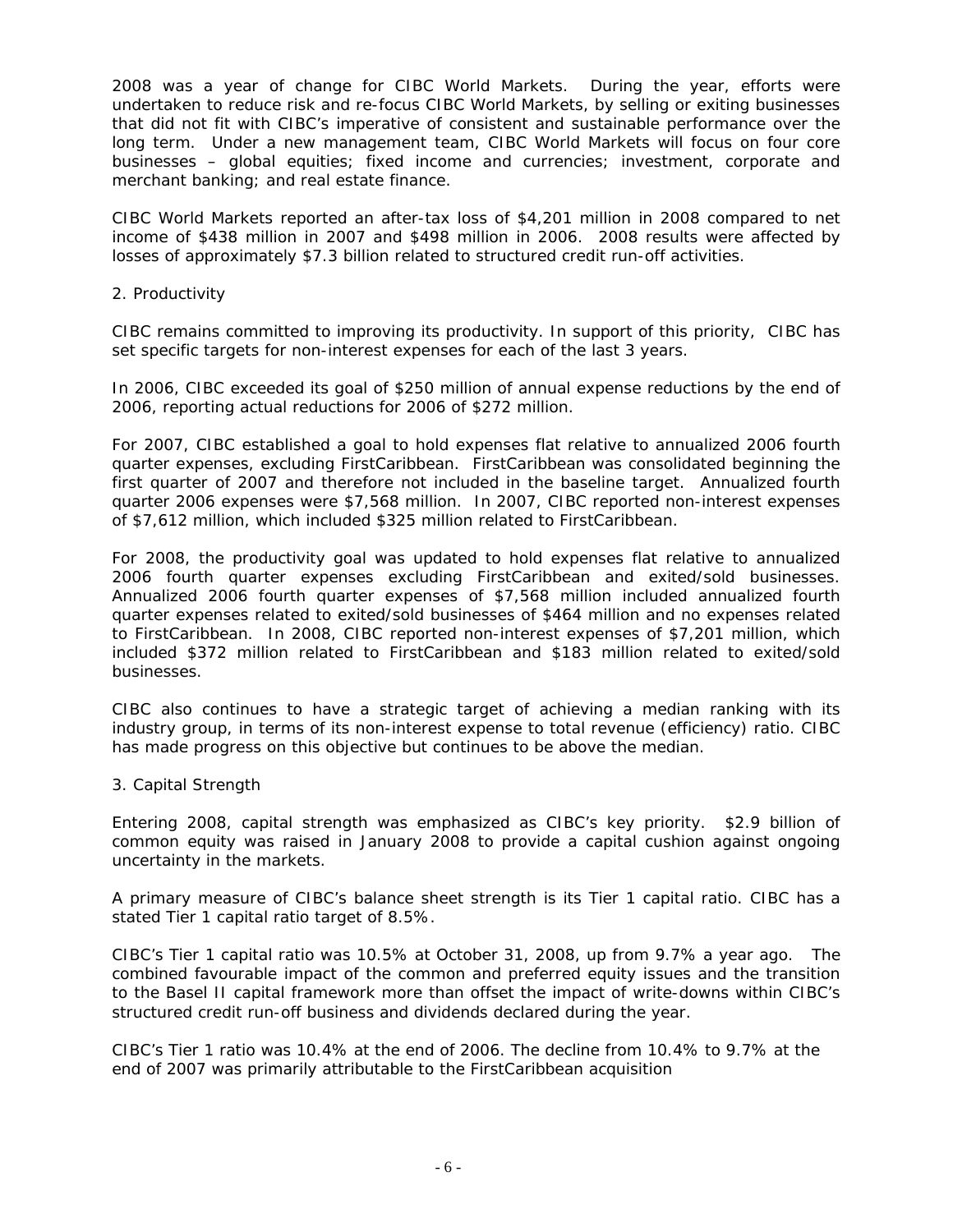# **DIVIDENDS**

CIBC has a common share dividend policy of maintaining a balance between the distribution of profits to shareholders and the need to retain earnings consistent with capital strength and supporting growth in its businesses. In the context of this overall policy, CIBC seeks to create a pattern of stable growth in dividends per common share and has established a long-term average payout ratio of earnings attributable to common shareholders of 40- 50%.

The cash dividends declared and paid per share for each class of CIBC shares and restrictions on the payment of dividends can be found on pages 130 to 132 of the 2008 AAR and is incorporated by reference.

# **CAPITAL STRUCTURE**

A description of CIBC's capital structure is provided on pages 128 to 132 of the 2008 AAR.

#### Ratings

The table below provides the ratings for CIBC's Class A Preferred shares and debt obligations:

|                    | <b>DBRS</b>  | <b>MOODY'S</b> | <b>STANDARD</b><br>& POOR'S | <b>FITCH</b> |
|--------------------|--------------|----------------|-----------------------------|--------------|
| PREFERRED SHARES   | Pfd-1        |                | $P-1$ (low)<br>А-           |              |
| <b>SENIOR DEBT</b> | AA           | Aa2            | $A+$                        | AA-          |
| SUBORDINATED DEBT  | AA (low)     | Aa3            | А                           | $A+$         |
| SHORT-TERM DEBT    | $R-1$ (high) | $P-1$          | A-1                         | $F1+$        |

The ratings should not be construed as a recommendation to buy, sell, or hold CIBC securities. Ratings may be revised or withdrawn at any time by the respective rating agencies.

A definition of the categories of each rating as at October 31, 2008 has been obtained from the respective rating organization's website and is outlined in Appendix A.

# **MARKET FOR SECURITIES[1](#page-7-0)**

CIBC maintains a listing of its common shares on the Toronto Stock Exchange and the New York Stock Exchange. CIBC maintains a listing of its preferred shares on the Toronto Stock Exchange other than the unlisted Series 28 Preferred Shares.

The following subordinated debt securities issued by CIBC are listed on the London Stock Exchange:

• US Dollar Floating Rate Debenture Notes due 2084 with interest at 6-month US\$ LIBOR plus 0.25%. To CIBC's knowledge the issue did not trade on the exchange during the year ended October 31, 2008,

<span id="page-7-0"></span> $\overline{a}$  $1$  From time to time securities of CIBC may be listed on other stock exchanges or quotation systems by investors, brokers or others without the consent or involvement of CIBC. This section does not include debt instruments that are classified as deposits.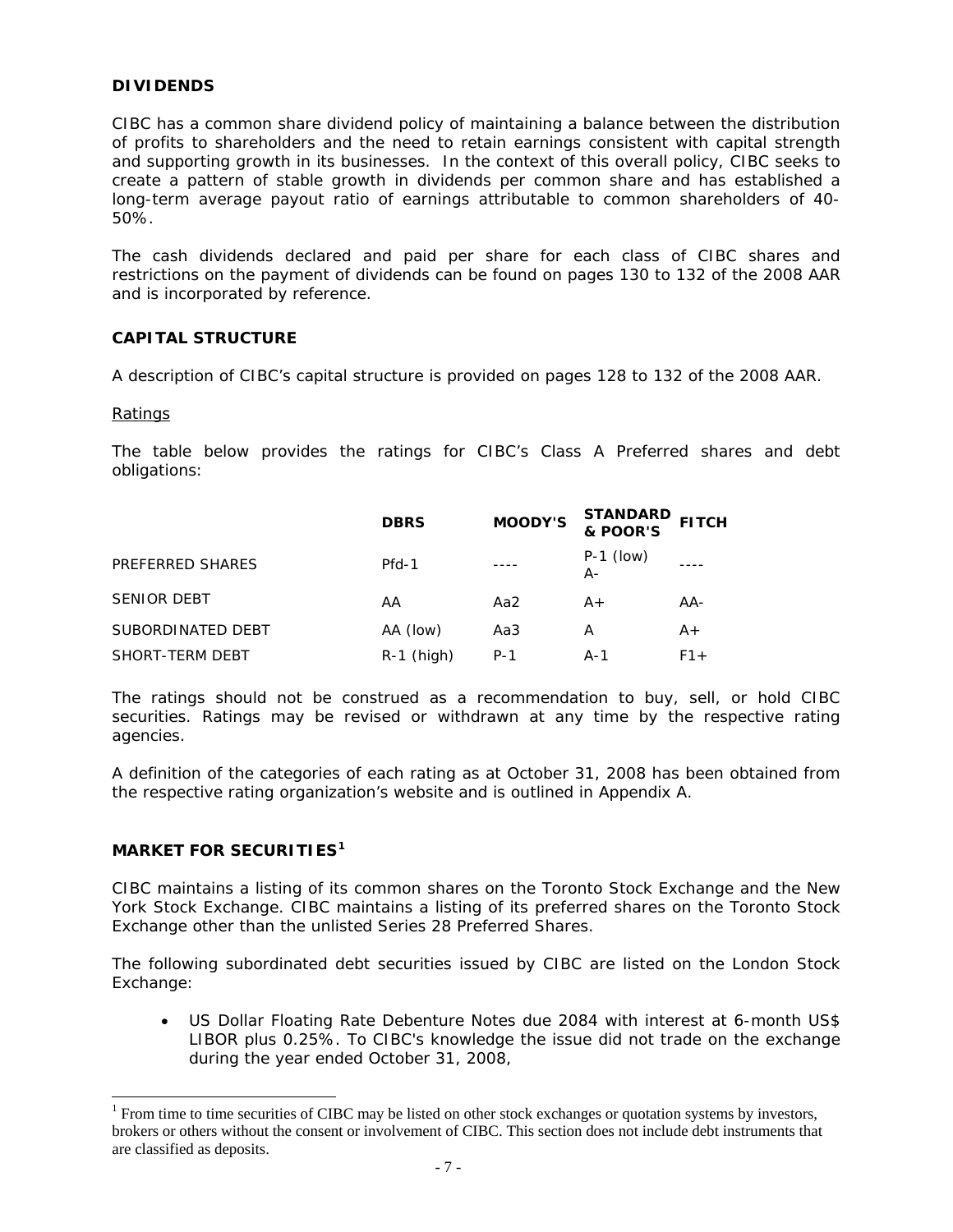• US Dollar Floating Rate Subordinated Capital Debentures due 2085 with interest at 6-month US\$ LIBOR plus 0.125%. To CIBC's knowledge the issue did not trade on the exchange during the year ended October 31, 2008.

On November 25, 2005, CIBC announced an offer to repurchase for cancellation all outstanding Series 28 Preferred Shares at a price of \$10.00 per share. The offer will expire on the earlier of June 17, 2009 or the date the offer is withdrawn by CIBC. During the year ended October 31, 2008, CIBC repurchased and cancelled 500 shares under this offer.

|                                               | Nov<br>07                    | Dec<br>07                   | Jan<br>08                   | Feb<br>08                   | Mar<br>08                   | Apr<br>08                   | May<br>80                   | Jun<br>08                   | July<br>08                  | Aug<br>80                   | Sep<br>80                   | Oct<br>08                   |
|-----------------------------------------------|------------------------------|-----------------------------|-----------------------------|-----------------------------|-----------------------------|-----------------------------|-----------------------------|-----------------------------|-----------------------------|-----------------------------|-----------------------------|-----------------------------|
| Common<br>Shares<br>High<br>Low<br>Vol ('000) | \$101.40<br>\$80.77<br>53135 | \$90.25<br>\$70.00<br>70969 | \$73.25<br>\$64.25<br>73547 | \$73.58<br>\$65.31<br>44467 | \$68.04<br>\$56.25<br>53367 | \$74.99<br>\$65.48<br>41326 | \$78.48<br>\$68.56<br>35480 | \$69.73<br>\$55.32<br>54456 | \$63.73<br>\$48.70<br>67962 | \$64.20<br>\$56.70<br>31943 | \$66.82<br>\$55.21<br>61405 | \$61.24<br>\$47.96<br>57125 |
| Pref. Series 18<br>High<br>Low<br>Vol ('000)  | \$24.95<br>\$24.31<br>183    | \$24.94<br>\$22.56<br>225   | \$24.49<br>\$23.50<br>154   | \$24.55<br>\$23.84<br>117   | \$24.30<br>\$22.41<br>136   | \$23.49<br>\$22.44<br>150   | \$23.69<br>\$22.80<br>225   | \$23.51<br>\$21.52<br>163   | \$21.86<br>\$18.41<br>159   | \$21.39<br>\$19.74<br>209   | \$21.94<br>\$19.90<br>516   | \$20.49<br>\$17.90<br>240   |
| Pref. Series 19<br>High<br>Low<br>Vol ('000)  | \$26.30<br>\$25.77<br>108    | \$26.19<br>\$25.65<br>547   | \$26.00<br>\$25.51<br>25    | \$26.00<br>\$25.70<br>29    | \$26.25<br>\$25.50<br>46    | \$25.83<br>\$25.50<br>54    | \$26.25<br>\$25.67<br>408   | \$26.49<br>\$25.75<br>168   | \$25.80<br>\$25.51<br>111   | \$25.99<br>\$25.55<br>129   | \$25.99<br>\$25.50<br>76    | \$25.44<br>\$23.50<br>195   |
| Pref. Series 23<br>High<br>Low<br>Vol ('000)  | \$26.49<br>\$25.06<br>137    | \$26.46<br>\$25.40<br>549   | \$26.14<br>\$25.53<br>855   | \$26.12<br>\$25.74<br>174   | \$26.14<br>\$25.62<br>91    | \$25.97<br>\$25.61<br>383   | \$26.14<br>\$25.86<br>573   | \$26.24<br>\$25.95<br>73    | \$26.24<br>\$25.70<br>732   | \$25.94<br>\$25.55<br>43    | \$25.95<br>\$25.00<br>106   | \$25.58<br>\$24.01<br>322   |
| Pref. Series 26<br>High<br>Low<br>Vol ('000)  | \$25.36<br>\$24.85<br>150    | \$25.49<br>\$24.03<br>288   | \$25.29<br>\$24.40<br>154   | \$25.21<br>\$24.90<br>131   | \$25.15<br>\$24.11<br>457   | \$24.79<br>\$24.16<br>329   | \$24.95<br>\$24.34<br>286   | \$24.93<br>\$23.01<br>345   | \$23.62<br>\$19.61<br>189   | \$22.25<br>\$20.84<br>142   | \$22.75<br>\$20.50<br>185   | \$21.00<br>\$18.50<br>259   |
| Pref. Series 27<br>High<br>Low<br>Vol ('000)  | \$25.40<br>\$24.70<br>132    | \$25.14<br>\$23.50<br>149   | \$24.73<br>\$23.55<br>235   | \$24.70<br>\$24.13<br>126   | \$24.56<br>\$23.10<br>135   | \$23.71<br>\$23.11<br>146   | \$24.16<br>\$23.17<br>155   | \$23.80<br>\$22.51<br>160   | \$22.76<br>\$18.51<br>245   | \$21.80<br>\$20.37<br>186   | \$22.00<br>\$20.10<br>146   | \$20.30<br>\$14.50<br>411   |
| Pref. Series 29<br>High<br>Low<br>Vol ('000)  | \$24.89<br>\$24.30<br>498    | \$24.99<br>\$22.00<br>367   | \$23.50<br>\$22.78<br>371   | \$24.16<br>\$23.50<br>207   | \$24.16<br>\$22.01<br>170   | \$23.88<br>\$22.04<br>150   | \$23.40<br>\$22.55<br>467   | \$23.39<br>\$21.33<br>155   | \$22.00<br>\$18.16<br>203   | \$20.92<br>\$19.61<br>766   | \$21.50<br>\$19.49<br>364   | \$19.70<br>\$17.00<br>414   |
| Pref. Series 30<br>High<br>Low<br>Vol ('000)  | \$22.50<br>\$21.30<br>555    | \$22.50<br>\$19.06<br>838   | \$22.15<br>\$20.40<br>302   | \$22.00<br>\$21.36<br>325   | \$21.88<br>\$20.20<br>168   | \$21.19<br>\$20.06<br>314   | \$20.85<br>\$20.32<br>277   | \$20.79<br>\$18.97<br>345   | \$19.00<br>\$15.81<br>414   | \$18.81<br>\$17.27<br>523   | \$19.05<br>\$17.01<br>300   | \$17.65<br>\$14.00<br>555   |
| Pref. Series 31<br>High<br>Low<br>Vol ('000)  | \$22.10<br>\$21.10<br>861    | \$22.25<br>\$18.53<br>1303  | \$21.84<br>\$20.16<br>567   | \$21.24<br>\$20.52<br>649   | \$21.22<br>\$19.41<br>278   | \$20.49<br>\$19.75<br>301   | \$20.38<br>\$20.00<br>284   | \$20.24<br>\$18.30<br>1058  | \$18.60<br>\$15.56<br>973   | \$18.70<br>\$17.20<br>440   | \$19.20<br>\$17.50<br>877   | \$17.60<br>\$14.76<br>1026  |
| Pref. Series 32<br>High<br>Low<br>Vol ('000)  | \$21.05<br>\$20.26<br>813    | \$21.58<br>\$18.30<br>1097  | \$20.78<br>\$19.02<br>338   | \$20.70<br>\$19.95<br>199   | \$20.74<br>\$19.32<br>184   | \$20.14<br>\$19.25<br>195   | \$20.19<br>\$19.75<br>216   | \$19.90<br>\$17.26<br>231   | \$17.50<br>\$15.26<br>275   | \$17.97<br>\$16.50<br>336   | \$18.32<br>\$16.35<br>241   | \$16.98<br>\$14.25<br>401   |
| Pref. Series 33<br>High<br>Low<br>Vol ('000   |                              |                             |                             |                             |                             |                             |                             |                             | September 10,               | Issued on<br>2008           | \$25.00<br>\$24.76<br>858   | \$24.90<br>\$22.51<br>212   |

### Trading Prices and Volume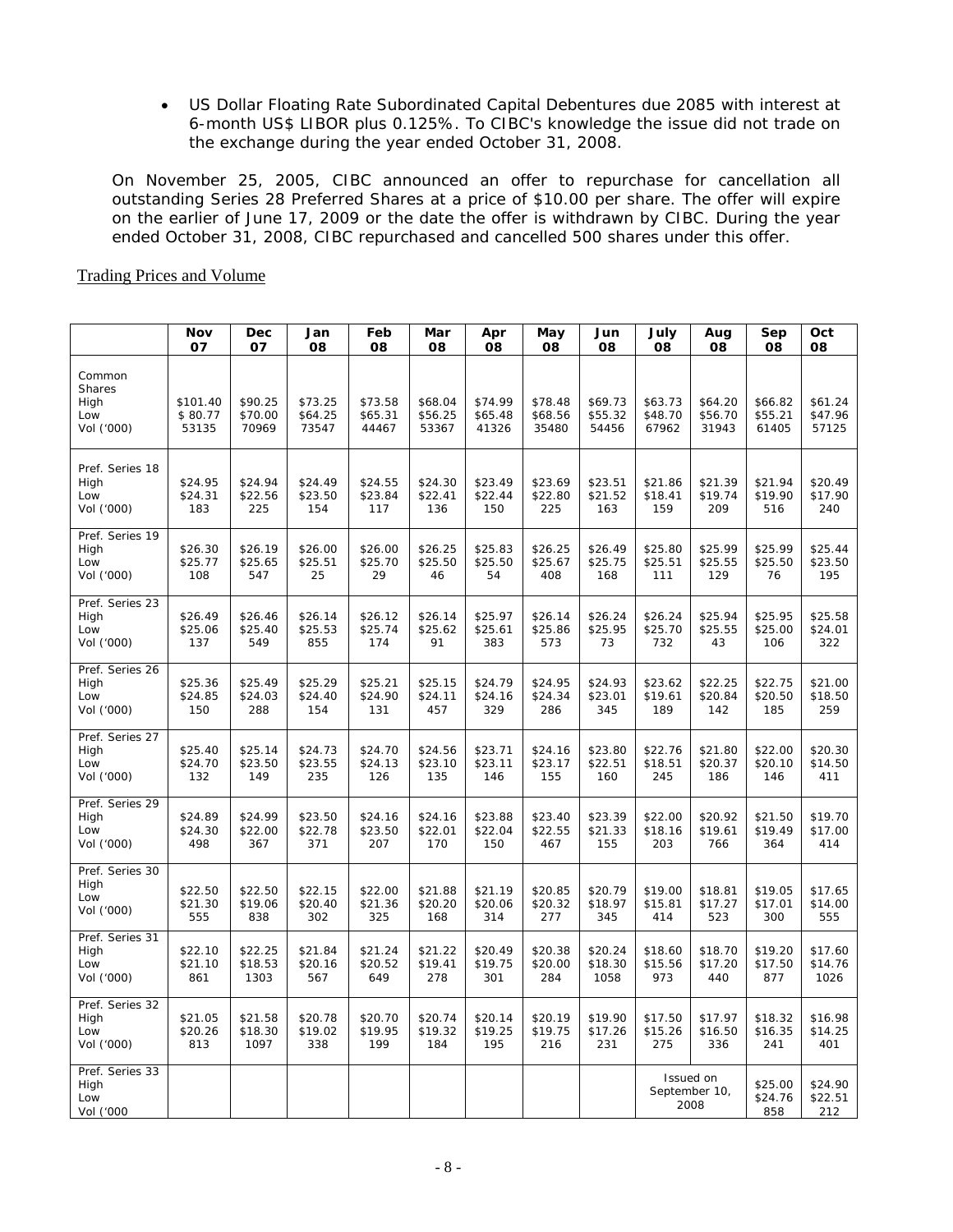### Prior Sales

CIBC sold two issues of subordinated debt securities during the year ended October 31, 2008. The issues are not listed or quoted on an exchange:

- \$550 million 5.15% Medium Term Notes due June 6, 2018 (Subordinated Indebtedness) were issued on June 6, 2008, at a price of 99.856%.
- \$600 million 6.00% Medium Term Notes due June 6, 2023 (Subordinated Indebtedness) were issued on June 6, 2008, at a price of 99.718%.

### **DIRECTORS AND OFFICERS**

#### Directors and Board Committees

Information concerning the directors and board committees of CIBC is found on pages 33 to 35 of the 2008 AAR and is incorporated by reference.

All of the directors have held their business affiliations indicated on page 35 of the 2008 AAR for the past five years with the exception of the following:

- (i) John S. Lacey who was formerly the Chairman of the Board of Directors of Alderwoods Group Inc. from 2002 to 2006;
- (ii) Nicholas D. Le Pan who was the Superintendent of Financial Institutions of Canada from 2001 to 2006;
- (iii) Hon. John P. Manley who was in public service from his election to Parliament in 1988 until 2004. He was appointed to Cabinet in 1993, appointed as Deputy Prime Minister in 2002 and also served as Finance Minister from 2002 to 2003;
- (iv) Robert J. Steacy who was Executive Vice President & Chief Financial Officer of Torstar Corporation from 2002 to 2005; and
- (v) Ronald W. Tysoe who was Vice-Chair of Federated Department Stores from 1990 to 2006 and Senior Advisor of Perella Weinberg Partners LP from 2006 to 2007.

Directors are elected annually. Under the Bank Act and CIBC's By-laws, a director's term expires at the close of the next annual meeting of common shareholders, which is scheduled on February 26, 2009.

#### Executive Officers

The following are CIBC's executive officers, their titles and their municipalities of residence, as at December 4, 2008:

| <b>Name</b>              | Title                                                                                                                      | Municipality<br>of Residence |
|--------------------------|----------------------------------------------------------------------------------------------------------------------------|------------------------------|
| McCaughey, G.T. (Gerry)  | President and Chief Executive Officer, CIBC                                                                                | Toronto                      |
| Baxendale, S. A. (Sonia) | Senior Executive Vice-President, CIBC Retail Markets                                                                       | Toronto                      |
| Capatides, M.G. (Mike)   | Senior Executive Vice-President, Chief Administrative Officer and<br>General Counsel                                       | Morristown, NJ               |
| Lalonde, R.A. (Ron)      | Senior Executive Vice-President, Technology and Operations                                                                 | Toronto                      |
| Nesbitt, R.W. (Richard)  | Senior Executive Vice-President, CIBC and Chairman and CEO.<br>CIBC World Markets                                          | Toronto                      |
| Venn, R.E. (Richard)     | Senior Executive Vice-President, Corporate Development, CIBC,<br>Managing Director and Deputy Chairman, CIBC World Markets | Toronto                      |
| Williamson, J.D. (David) | Senior Executive Vice-President and Chief Financial Officer,                                                               | Toronto                      |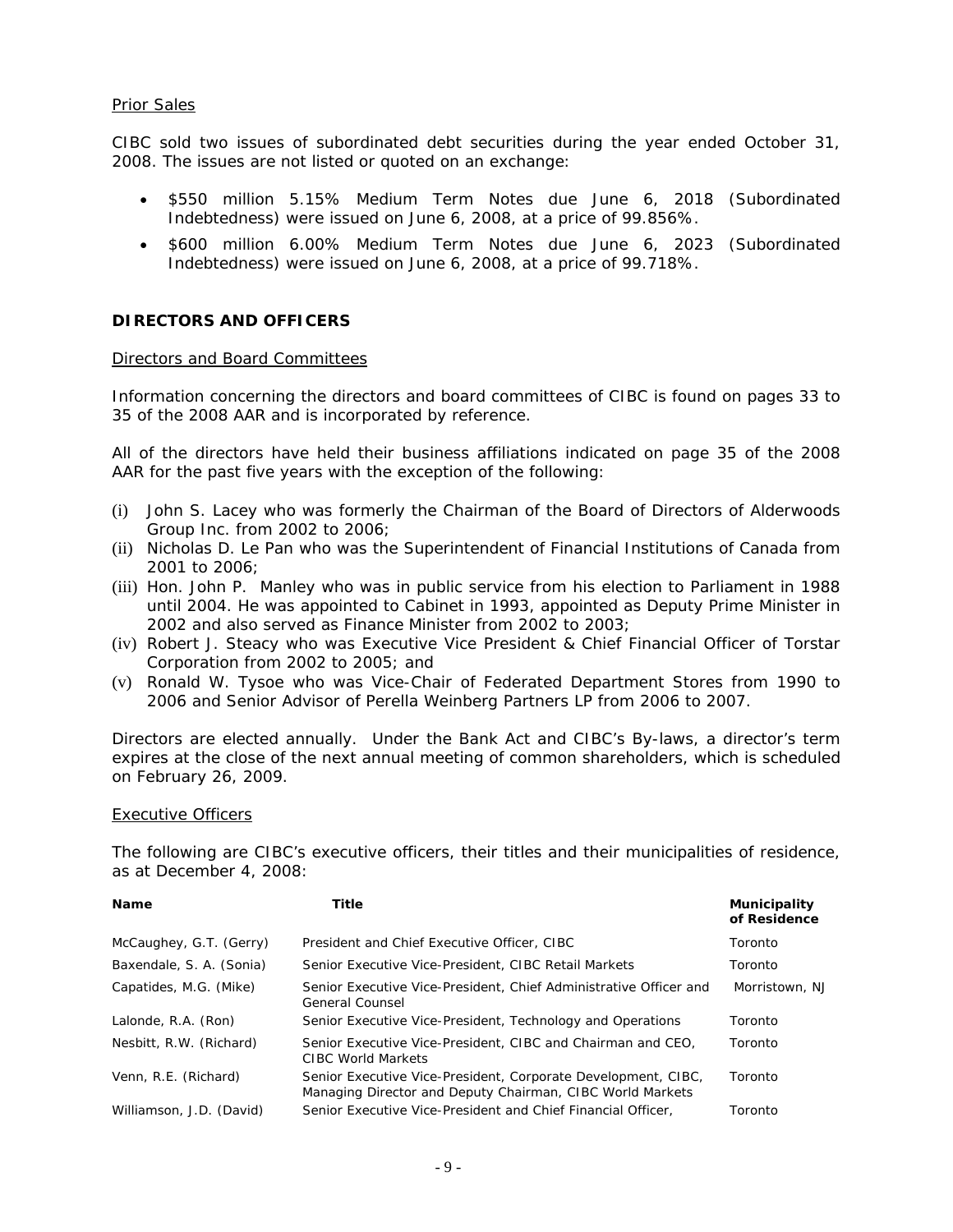All of the executive officers have held their present business affiliations for more than five years except for Richard Nesbitt who was Chief Executive Officer from 2004 to 2008 and President from 2001 to 2004 at the Toronto Stock Exchange Group; and David Williamson who was President and Chief Executive Officer at Atlas Cold Storage from 2004 to 2006 and Senior Vice President, Strategic Planning and Business Development at Canada Life Financial Corporation from 2002 to 2003.

#### Shareholdings of Directors and Executive Officers

To the knowledge of CIBC, as at October 31, 2008, the directors and executive officers of CIBC as a group, beneficially owned, directly or indirectly, or exercised control or direction over less than 1% of the outstanding common shares of CIBC and FirstCaribbean International Bank.

#### Corporate Cease Trade Orders or Bankruptcies

Except as set out below, to the knowledge of CIBC, in the last ten years, no director or executive officer of CIBC is or has been a director, chief executive officer or chief financial officer of an issuer that, while that person was acting in that capacity, (a) was the subject of a cease trade order or similar order, or an order that denied the issuer access to any exemptions under securities legislation, for a period of more than 30 consecutive days or (b) was the subject of an event that resulted, after that person ceased to be a director or executive officer, in the issuer being the subject of a cease trade order or similar order or an order that denied the issuer access to an exemption under securities legislation, for a period of more than 30 consecutive days. Except as set out below, to the knowledge of CIBC, in the last ten years, no director or executive officer of CIBC is or has been a director or executive officer of an issuer that, while that person was acting in that capacity or within a year of that person ceasing to act in that capacity, became bankrupt, made a proposal under any legislation relating to bankruptcy or insolvency or was subject to or instituted any proceedings, arrangement or compromise with creditors or had a receiver, receiver manager or trustee appointed to hold its assets.

- (i) Mrs. Jalynn H. Bennett, a director of CIBC, who was a director of Nortel Networks Corporation and Nortel Networks Limited (collectively, the Nortel Companies), when the Nortel Companies announced on March 10, 2006 the need to restate certain of their previously reported financial results and the resulting delay in the filing of certain 2005 financial statements by the required filing dates. The Ontario Securities Commission (OSC) issued a final management cease trade order on April 10, 2006 prohibiting all of the directors, officers and certain current and former employees, including Mrs. Bennett, from trading in securities of the Nortel Companies until two business days following the receipt by the OSC of all of the filings the Nortel Companies are required to make under Ontario securities laws. The British Columbia Securities Commission (BCSC) and the Quebec Securities Commission (QSC) also issued similar orders. Mrs. Bennett was not subject to the orders issued by the BCSC and the QSC. The OSC lifted the cease trade order effective June 8, 2006. The BCSC and the QSC also lifted their cease trade orders shortly thereafter. Mrs. Bennett remains a director of the Nortel Companies;
- (ii) Mr. John S. Lacey, a director of CIBC, who was asked by a group of shareholders to lead a restructuring of The Loewen Group Inc. (Loewen) and was acting as Chairman of the Board of Loewen when it filed a petition for creditor protection under Chapter 11 of the U.S. Bankruptcy Code and the Companies' Creditors Arrangement Act (the CCAA) in June 1999. In January 2002, Loewen successfully emerged from Chapter 11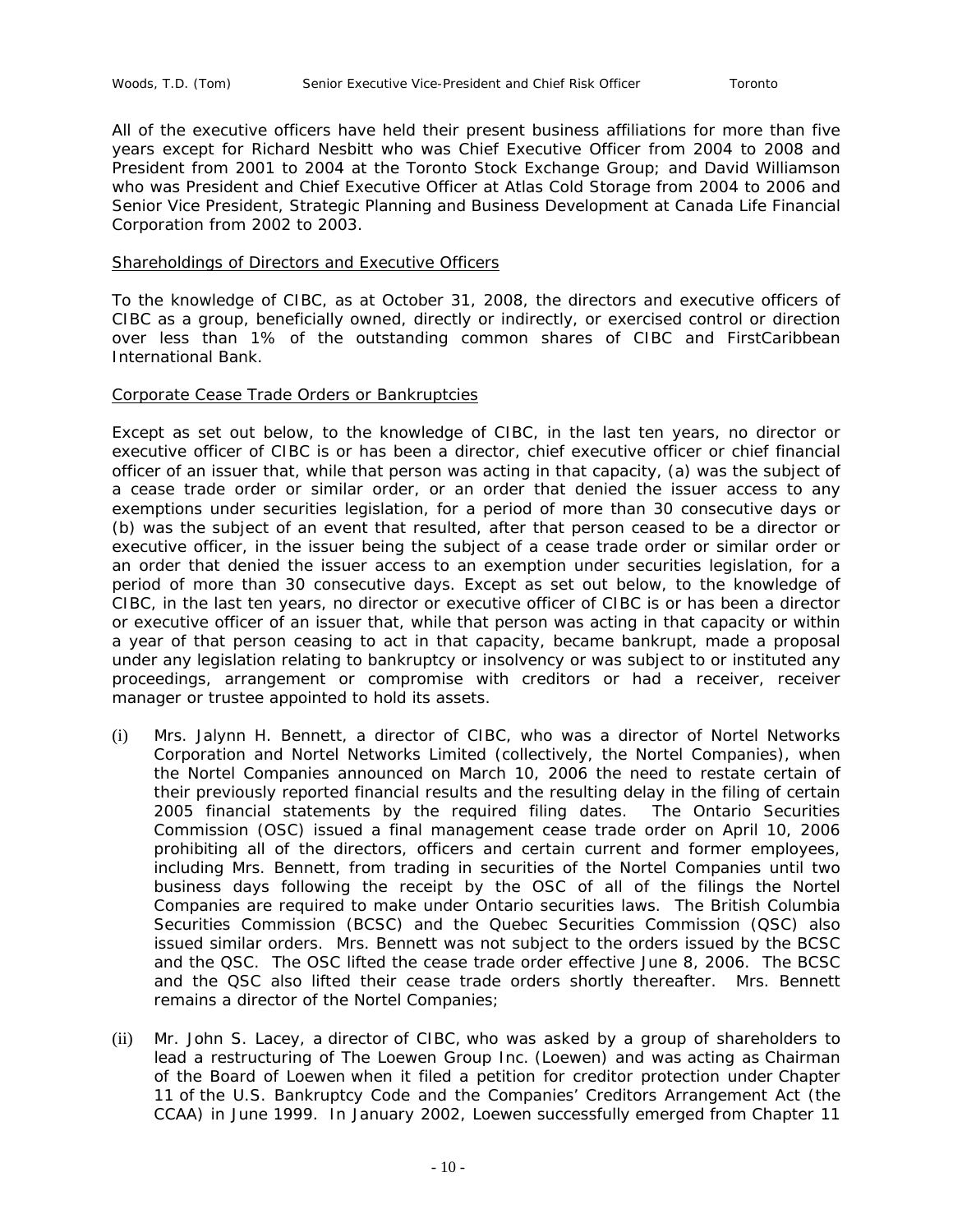and CCAA proceedings as Alderwoods Group Inc. where Mr. Lacey remained as Chairman of the Board until November 2006;

(iii) Mr. John P. Manley, a director of CIBC, who was a director of the Nortel Companies, when the Nortel Companies announced on March 10, 2006 the need to restate certain of their previously reported financial results and the resulting delay in the filing of certain 2005 financial statements by the required filing dates. The OSC issued a final management cease trade order on April 10, 2006 prohibiting all of the directors, officers and certain current and former employees, including Mr. Manley, from trading in securities of the Nortel Companies until two business days following the receipt by the OSC of all of the filings the Nortel Companies are required to make under Ontario securities laws. The BCSC and QSC also issued similar orders. The OSC lifted the cease trade order effective June 8, 2006. The BCSC and the QSC also lifted their cease trade orders shortly thereafter;

Mr. Manley was also a director of the Nortel Companies, when the OSC made final an order prohibiting all trading by directors, officers and certain current and former employees of the Nortel Companies on May 31, 2004, by reason of the Nortel Companies having announced the need to restate certain of their previously reported financial results and the resulting delays in filing their interim and annual financial statements for certain periods by the required filing dates under Ontario securities laws. This order was revoked by the OSC on June 21, 2005. Mr. Manley remains a director of the Nortel Companies;

- (iv) Ms Leslie Rahl, a director of CIBC, was a director of the Federal National Mortgage Association (Fannie Mae) on September 6, 2008 when, at the request of the Secretary of the U.S. Department of the Treasury, the Chairman of the Board of Governors of the U.S. Federal Reserve and the Director of the U.S. Federal Housing Finance Authority (FHFA), the Board of Directors of Fannie Mae adopted a resolution consenting to putting Fannie Mae into conservatorship. After obtaining consent, the Director of FHFA appointed FHFA as conservator on September 6, 2008. On September 18, 2008, Ms Rahl resigned as a director of Fannie Mae;
- (v) Mr. Charles Sirois, a director of CIBC, who was acting as Chairman of the Board of Microcell Telecommunications Inc. (Microcell) when it elected, and was granted protection, to restructure its capital under the CCAA in January 2003. In May 2003, Microcell successfully emerged from the CCAA proceedings and was restructured pursuant to a plan of reorganization and of compromise and arrangement filed in February 2003, adopted by its affected creditors and judicially sanctioned. Mr. Sirois ceased to be a director of Microcell in 2004; and
- (vi) Mr. Robert J. Steacy, a director of CIBC, was a director of ITI Education Corporation (ITI) (as a result of Torstar Corporation's partial ownership of ITI) when it voluntarily agreed to the appointment of a receiver in August 2001. Mr. Steacy resigned from the Board of ITI on August 16, 2001. In October 2001, a cease trading order was issued against ITI by the OSC, which prohibited the trading of securities of ITI until filing an Order of Revocation by the OSC. This cease trading order was imposed as a result of ITI's failure to file its interim financial statements in accordance with Ontario securities law.

#### Penalties or Sanctions

To the knowledge of CIBC, no director or executive officer of CIBC, (i) has been subject to any penalties or sanctions imposed by a court relating to securities legislation or by a securities regulatory authority or has entered into a settlement agreement with a securities regulatory authority, or (ii) has been subject to any other penalties or sanctions imposed by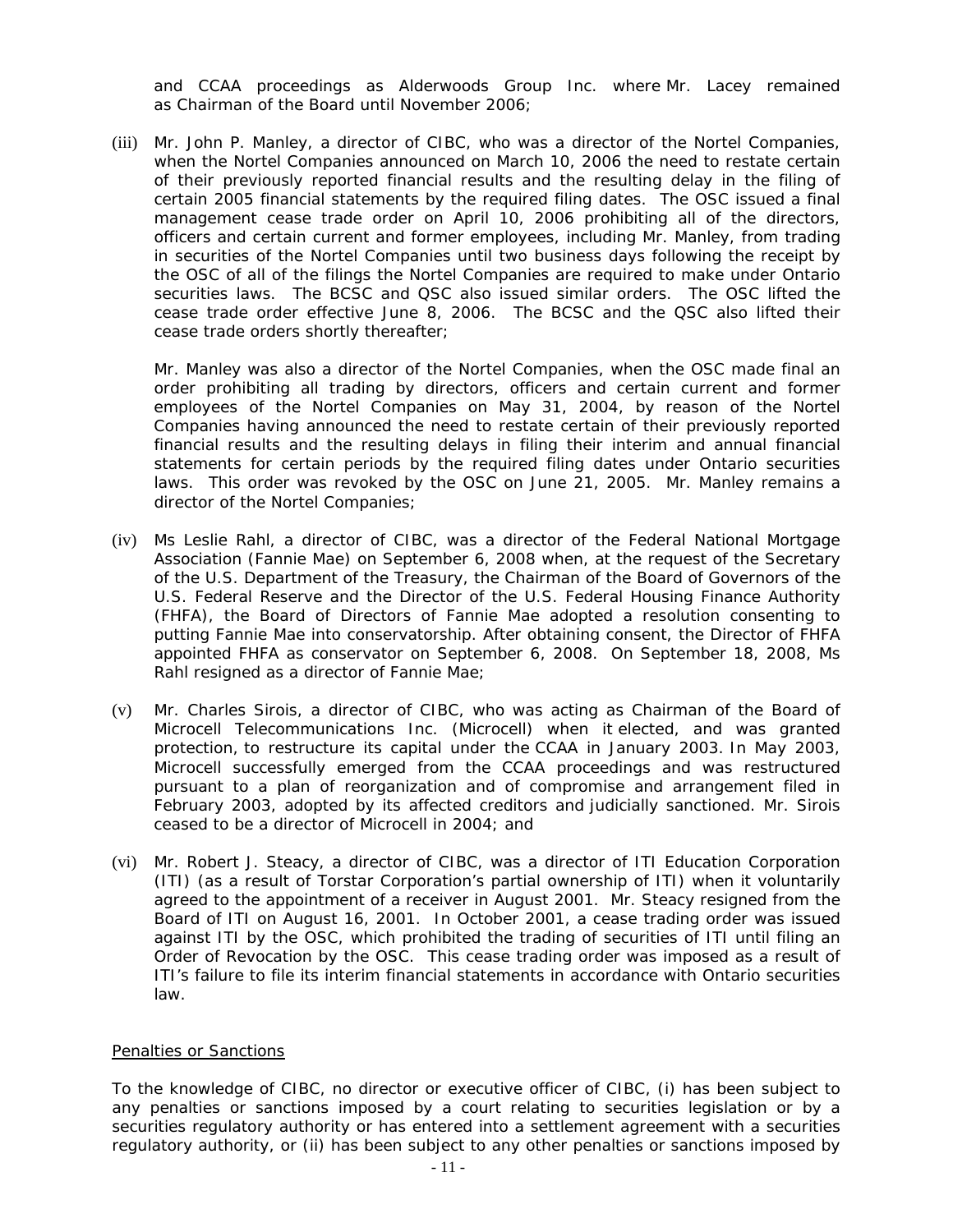a court or regulatory body that would likely be considered important to a reasonable investor in making an investment decision.

#### Personal Bankruptcies

To the knowledge of CIBC, in the last ten years, no director or executive officer has become bankrupt, made a proposal under any legislation relating to bankruptcy or insolvency, or was subject to or instituted any proceedings, arrangement or compromise with creditors, or had a receiver, receiver manager or trustee appointed to hold the assets of the director or executive officer.

#### Conflicts of Interest

To the knowledge of CIBC, no director or executive officer of CIBC has an existing or potential material conflict of interest with CIBC or any of its subsidiaries.

# **LEGAL PROCEEDINGS AND REGULATORY ACTIONS**

#### Legal Proceedings

A description of significant legal proceedings to which CIBC is a party is provided under the heading "Contingent Liabilities" on Page 144 of the 2008 AAR.

# Regulatory Actions

CIBC has a comprehensive legislative compliance framework designed to foster regulatory compliance, including compliance with securities laws. However, all internal compliance systems, no matter how well designed, have inherent limitations and from time to time CIBC or its subsidiaries may be subject to regulatory sanctions for non-compliance.

The Canadian Securities Administrators require issuers to disclose any penalties or sanctions, whether or not material, imposed against an issuer or its subsidiaries by a Canadian securities regulatory authority during its most recent fiscal year. On October 15, 2008, CIBC Trust Corporation was assessed an administrative penalty by the Autorité des marchés financiers, the Quebec securities regulator, in the amount of \$5,795.92 for the late filing of a questionnaire. CIBC does not consider this amount to be material.

# **INTEREST OF MANAGEMENT AND OTHERS IN MATERIAL TRANSACTIONS**

To the knowledge of CIBC, no director or executive officer of CIBC, or any of their associates has any material interest, directly or indirectly, in any transaction within the three most recently completed financial years that has materially affected or will materially affect CIBC.

# **TRANSFER AGENT AND REGISTRAR**

The addresses for CIBC's transfer agent and registrar are provided on page 180 of the 2008 AAR.

# **EXPERTS**

Ernst & Young LLP, Chartered Accountants, Toronto, Ontario, is the external auditor who prepared the Independent Auditors' Reports to Shareholders - Report on Financial Statements and Report on Internal Control over Financial Reporting. Ernst & Young LLP is independent with respect to CIBC within the meaning of the Rules of Professional Conduct of the Institute of Chartered Accountants of Ontario, United States federal securities laws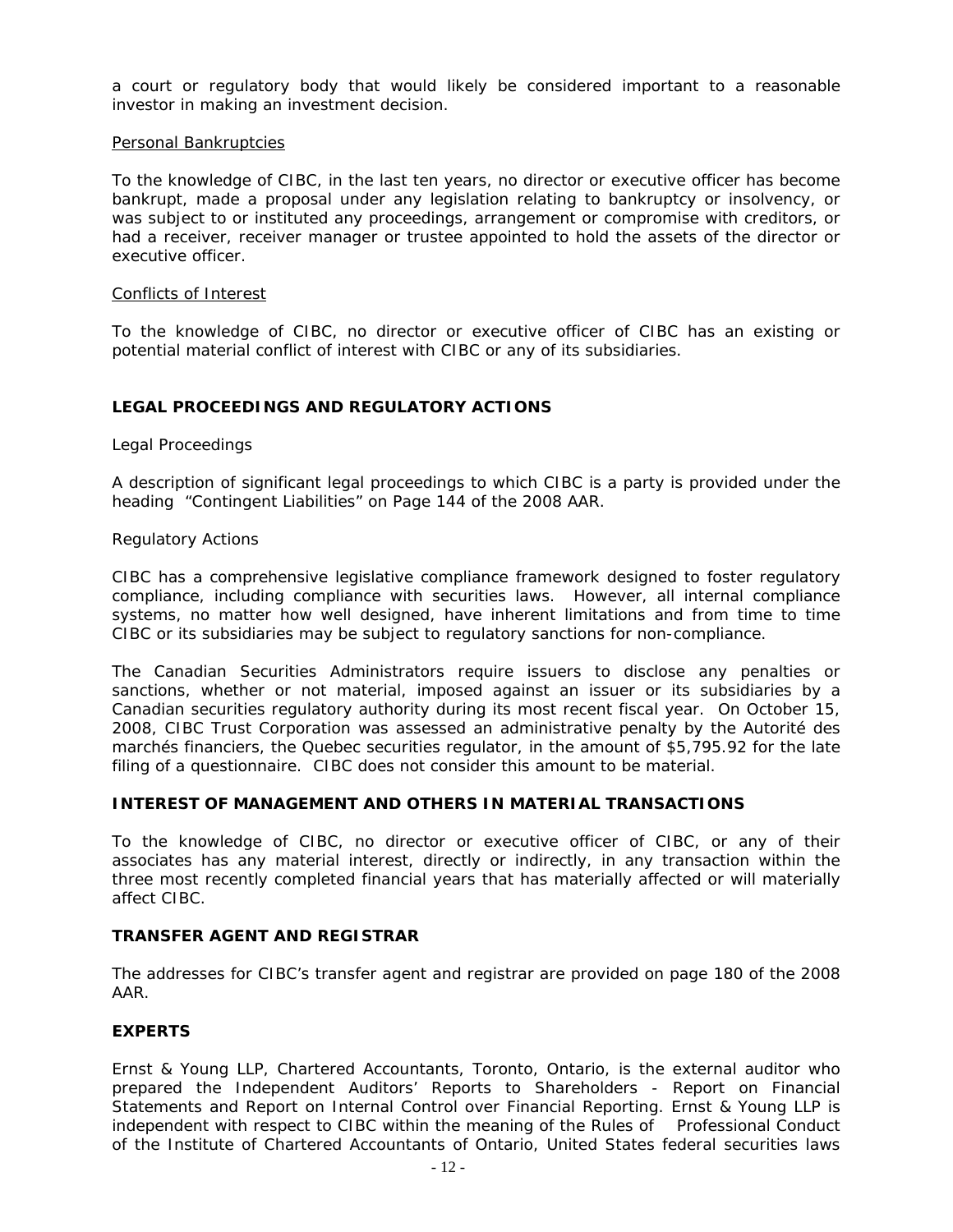and the rules and regulations thereunder, including the independence rules adopted by the United States Securities and Exchange Commission pursuant to the Sarbanes-Oxley Act of 2002; and applicable independence requirements of the Public Company Accounting Oversight Board (United States).

# **AUDIT COMMITTEE**

The Audit Committee Mandate as approved by the Board is included in Appendix B. The members of the Audit Committee are listed below. Each member of the Audit Committee is independent and financially literate as defined by Canadian securities laws. Each Audit Committee member is an "audit committee financial expert" as defined by the rules of the United States Securities and Exchange Commission.

# Education and Experience

This section describes the education and experience of CIBC's Audit Committee members that is relevant to the performance of their responsibilities in that role.

Each member of the Audit Committee currently is, or has previously been, in charge of, or an advisor or a consultant to, a significant business operation, often as president or chief executive officer of a large public company and in the case of the Honourable John Manley, the Minister of Finance for the government of Canada. Given the breadth and complexity of a financial institution's accounting issues, the Audit Committee members participate from time to time in internal or external sessions related to accounting matters or developments. The Chair of the Audit Committee instituted a self-directed learning program that identifies a number of North American director development courses with a focus on audit committee responsibilities and finance, audit and accounting essentials for directors. Travel and attendance costs are paid by CIBC. Further detail on the education and experience of each Audit Committee member is set out below.

# **Jalynn H. Bennett C.M.**

Mrs. Bennett is President of Jalynn H. Bennett and Associates Ltd., a Toronto-based consulting firm specializing in strategic planning and organizational development. She is a past director of the Bank of Canada and a former commissioner of the Ontario Securities Commission, and was a member of the Canadian Institute of Chartered Accountants 2000 Toronto Stock Exchange Committee on Corporate Governance. Before setting up her own consulting firm, Mrs. Bennett was associated for nearly 25 years with The Manufacturers Life Insurance Company. Mrs. Bennett is a director of Nortel Networks Corporation, Nortel Networks Limited, Teck Cominco Limited and The Cadillac Fairview Corporation Limited. In 2008 Mrs Bennett was appointed by the Treasury Board of Canada Secretariate as an external member of the Departmental Audit Committee of Human Resources and Social Development, Canada. Mrs Bennett received a Bachelor of Arts degree in Economics from the University of Toronto.

# **Gary F. Colter**

Mr. Colter is President of CRS Inc., a corporate restructuring and strategy management consulting company. Before establishing CRS Inc., Mr. Colter was a long-time member of the senior management team of KPMG Canada. He served as Vice Chairman of KPMG Canada from January 2001 to August 2002, was Managing Partner of Global Financial Advisory Services, KPMG International from 1998 to 2000, and was Vice Chairman of Financial Advisory Services, KPMG Canada from 1989 to 1998. In addition to being a director of Owens-Illinois Inc. and Core-Mark Holding Company Inc., Mr. Colter is also a director of Revera Inc., successor to the Retirement Residences Real Estate Investment Trust which ceased to be a public company in 2007. Mr. Colter received an Honours Bachelor of Arts degree in Business Administration from the Ivey Business School at University of Western Ontario and is a Fellow Chartered Accountant.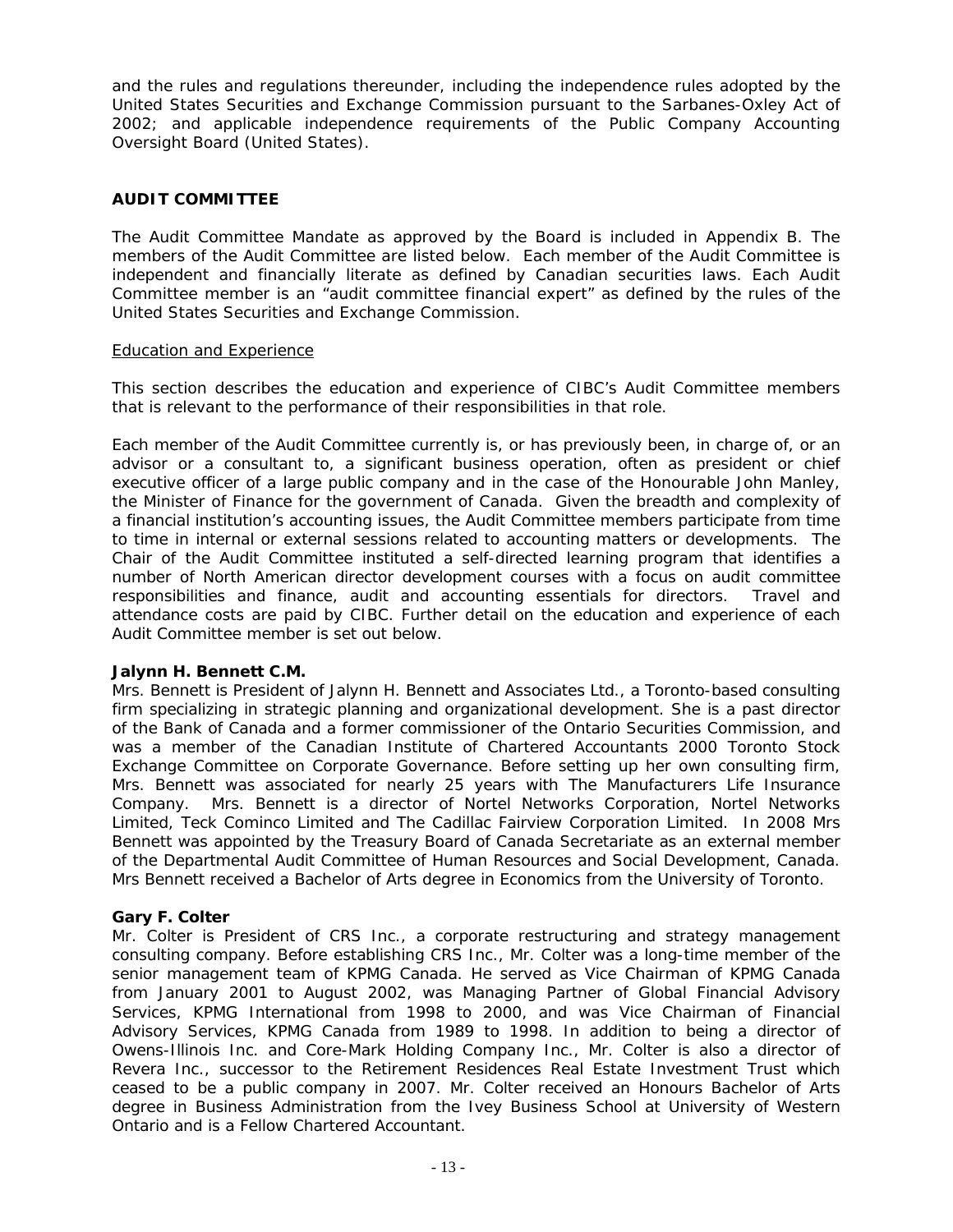# **Ivan E.H. Duvar**

Mr. Duvar, past Chair of CIBC's Audit Committee, is President and Chief Executive Officer of MIJAC Inc., a private investment company. He served as Chairman of Maritime Tel & Tel Limited from 1995 to 2000 and as President and Chief Executive Officer of Maritime Telegraph and Telephone Company from 1985 to 1995. Mr. Duvar is a director of several Canadian corporations including WAJAX Limited and ING Canada Inc. He is a Chair or past Chair of the audit committee of certain Canadian companies, a member of Professional Engineers of Nova Scotia and a fellow of the Canadian Academy of Engineering. Mr. Duvar received a Bachelor of Engineering degree from the Technical University of Nova Scotia and an Engineering Certificate from Mount Allison University. Mr. Duvar has also received a Certificate in Industrial Management from the Canadian Institute of Management, St. Mary's University.

#### **John P. Manley**

Mr. Manley is Counsel, McCarthy Tétrault LLP. Throughout more than 15 years of public service, Mr. Manley held several senior portfolios in the Canadian federal government. He was appointed to Cabinet in November 1993. Mr. Manley was appointed Deputy Prime Minister of Canada in January 2002 and also served as Finance Minister from June 2002 to December 2003. In addition to the public company directorships with Canadian Pacific Railway, Nortel Networks Corporation and Nortel Networks Limited, Mr. Manley is a director of Optosecurity Inc., CARE Canada, the National Arts Centre Foundation and MaRS Discovery District. He is also a member of The Conference Board of Canada and the Board of Directors of the Institute for Research on Public Policy. Mr. Manley received a Bachelor of Arts degree from Carleton University and a law degree from the University of Ottawa.

# **Ronald W. Tysoe**

Mr. Tysoe is retired Vice Chairman of Macy's Inc. He was a Senior Advisor with Perella Weinberg Partners LP. from October 2006 to October 2007. Mr. Tysoe was Vice-Chair of Federated Department Stores, Inc. from 1990 until October 2006 and served as Chief Financial Officer of Federated Department Stores from 1990 to 1997. Mr. Tysoe is a director and a member of the audit committee of each of Cintas Corporation, NRDC Acquisition Corp. and Taubman Centers, Inc., and he is also a director and chair of the audit committee of Scripps Networks Interactive Inc. Mr. Tysoe received both Bachelor of Commerce and Bachelor of Law degrees from the University of British Columbia.

#### Pre-Approval Policies and Procedures

The Audit Committee has adopted a policy for the engagement of the shareholders' auditors. The text of the policy is included in Appendix C.

#### Fees for Services provided by Shareholders' Auditors

The information on professional service fees by Shareholder's Auditors is provided on page 163 of the 2008 AAR.

# **ADDITIONAL INFORMATION**

Additional information with respect to CIBC, including directors' and officers' remuneration and indebtedness, principal holders of CIBC's securities and securities authorized for issuance under equity compensation plans, where applicable, is contained in CIBC's management proxy circular for its most recent annual meeting of shareholders that involved the election of directors. Additional financial information is provided in CIBC's financial statements and Management's Discussion and Analysis for its most recently completed financial year. These documents, as well as additional information relating to CIBC, are available on SEDAR at [www.sedar.com.](http://www.sedar.com/)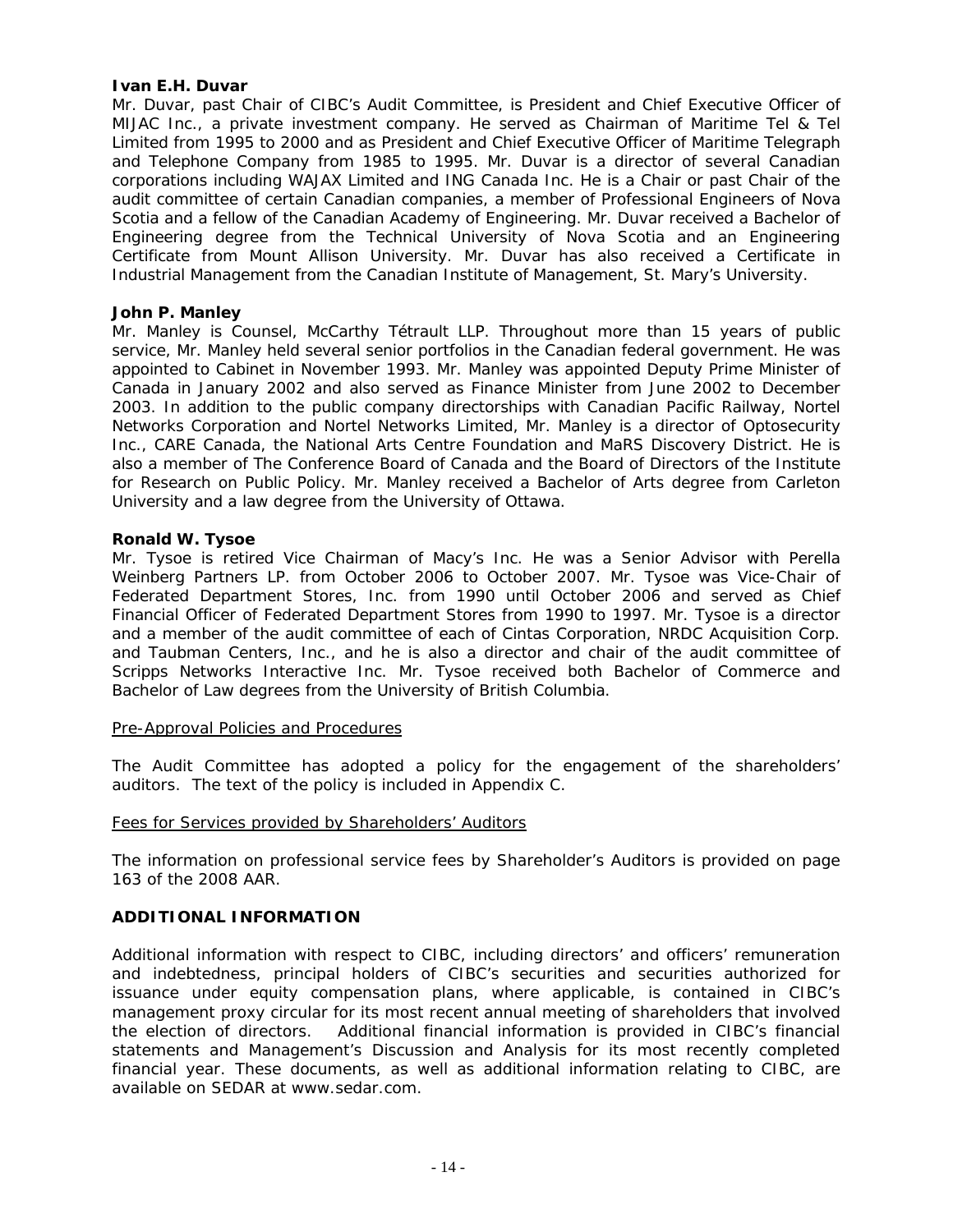# **Appendix A Rating Definitions**

# **Dominion Bond Rating Service (DBRS)**

#### Preferred Shares **Rating: Preferred Shares** Rating: Pfd-1

Superior credit quality. Supported by strong earnings and balance sheet characteristics. Generally Pfd-1 ratings correspond with companies whose senior bonds are rated AAA or AA categories. As is the case with all rating categories, the relationship between senior debt ratings and preferred share ratings should be understood as one where the senior debt rating effectively sets a ceiling for the preferred shares issued by the entity. However, there are cases where the preferred share rating could be lower that the normal relationship with the issuer's senior debt rating.

#### Senior Debt Rating: AA

Long-term debt rated AA is of superior credit quality, and protection of interest and principal is considered high. In many cases they differ from long-term debt rated AAA only to a small degree. Given the extremely restrictive definition DBRS has for the AAA category, entities rated AA are also considered to be strong credits, typically exemplifying above-average strength in key areas of consideration and unlikely to be significantly affected by reasonably foreseeable events.

#### Subordinated Debt **Rating: AA(low)** Subordinated Debt **Rating: AA(low)** Rating: AA(low)

Superior credit quality. Protection of interest and principal is considered high. In many cases they differ from long-term debt rated AAA only to a small degree. Given the extremely restrictive definition DBRS has for the AAA category, entities rated AA are also considered to be strong credits, typically exemplifying above-average strength in key areas of consideration and unlikely to be significantly affected by reasonably foreseeable events.

Short-Term Debt Rating: R-1 (high) Short-term debt rated R-1 (high) is of the highest credit quality, and indicates an entity possessing unquestioned ability to repay current liabilities as they fall due. Entities rated in this category normally maintain strong liquidity positions, conservative debt levels, and profitability that is both stable and above average. Companies achieving an R-1 (high) rating are normally leaders in structurally sound industry segments with proven track records, sustainable positive future results, and no substantial qualifying negative factors. Given the extremely tough definition DBRS has established for an R-1 (high), few entities are strong enough to achieve this rating.

#### **Moody's**

Senior Debt **Rating: Aa2** Subordinated Debt **Rating: Aa3** Rating: Aa3

Debts judged to be of high quality by all standards. Together with the Aaa group they comprise what are generally known as high-grade debts. They are rated lower than the best debts because margins of protection may not be as large as in Aaa securities or fluctuation of protective elements may be of greater amplitude or there may be other elements present which make the long-term risk appear somewhat larger than the Aaa securities.

Short-Term Debt Rating: P-1 Prime-1 Issuers rated Prime-1 (or supporting institutions) have a superior ability for repayment of senior short-term debt obligations. Prime-1 repayment ability will often be evidenced by many of the following characteristics:

- **EXECTED FIGHTS Leading market positions in well-established industries.**
- High rates of return on funds employed.
- Conservative capitalization structure with moderate reliance on debt and ample asset protection.
- Broad margins in earnings coverage of fixed financial charges and high internal cash generation.
- Well-established access to a range of financial markets and assured sources of alternate liquidity.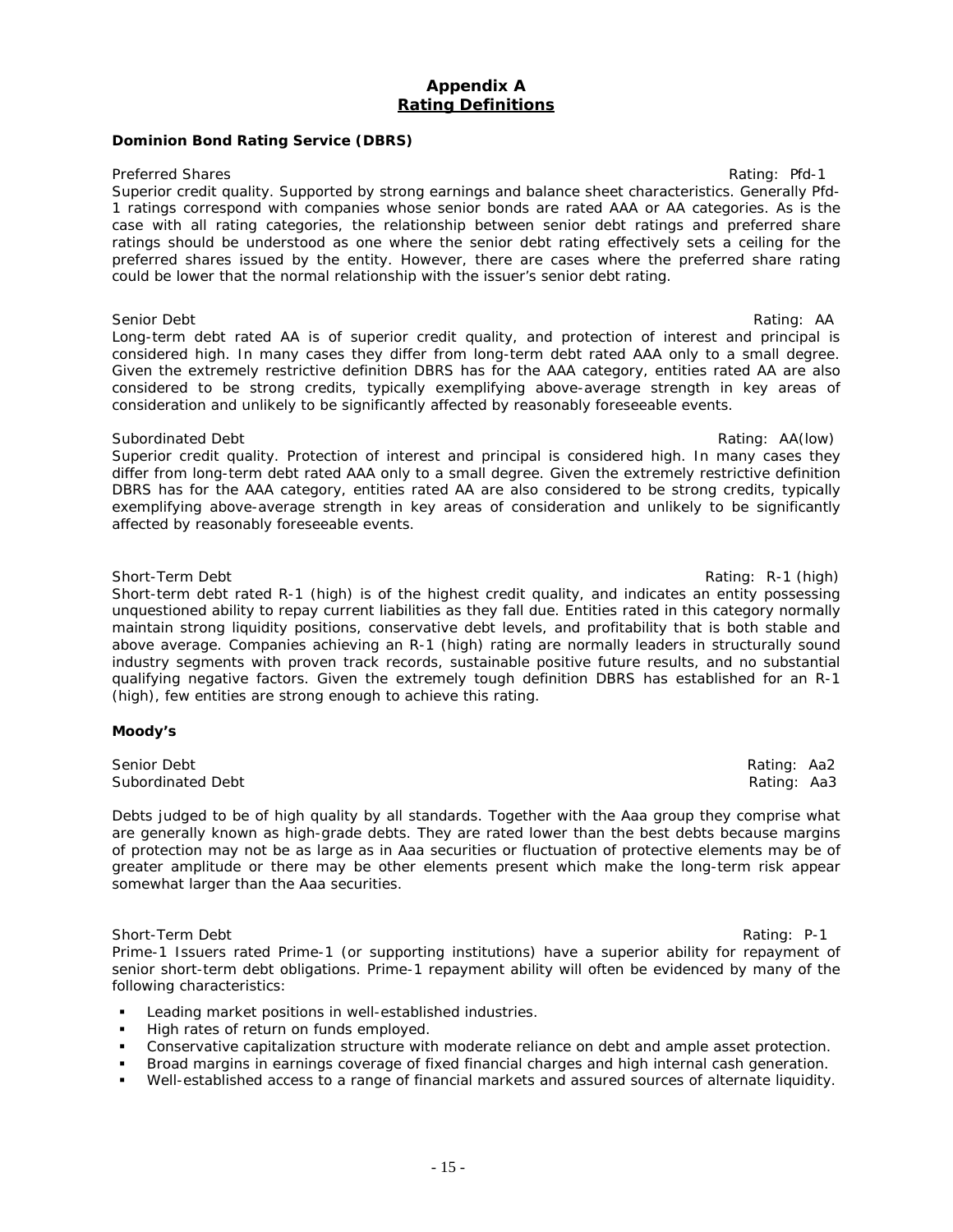#### **Standard & Poor's (S&P)**

Preferred Shares Canadian Rating: P-1(low) Global Rating: A-The P-1 and A ratings are the highest of the five categories used by S&P in its respective Canadian and Global preferred share rating scales. "High" and "Low" and "+" and "-" grades may be used to indicate the relative standing of a credit within a particular rating category.

Senior Debt<br>
Subordinated Debt<br>
Rating: A<br>
Rating: A Subordinated Debt Obligations rated 'A' are somewhat more susceptible to the adverse effects of changes in circumstances and economic conditions than obligations in higher rated categories. However, the obligor's capacity to meet its financial commitment on the obligation is still strong.

Short-Term Debt **Rating:** A-1 A short-term obligation rated 'A-1' is rated in the highest category by Standard & Poor's. The obligor's capacity to meet its financial commitment on the obligation is extremely strong.

#### **Fitch**

Senior Debt **Rating: AA-**Very High credit quality. 'AA' ratings denote expectations of very low credit risk. They indicate strong capacity for timely payment of financial commitments. This capacity is not significantly vulnerable to foreseeable events.

Subordinated Debt Rating: A + High credit quality. 'A' ratings denote expectation of low credit risk. The capacity for payment of commitments is considered strong. This capacity may, nevertheless, be more vulnerable to changes in circumstances or in economic conditions than is the case for higher ratings.

Short-Term Debt **Rating: F1+** Rating: F1+ Highest credit quality. Indicates the strongest capacity for timely payment of financial commitments.

*(Within a band of rating symbols, the signs "+" (plus) or "-" (minus) denote relative position within the rating category.)*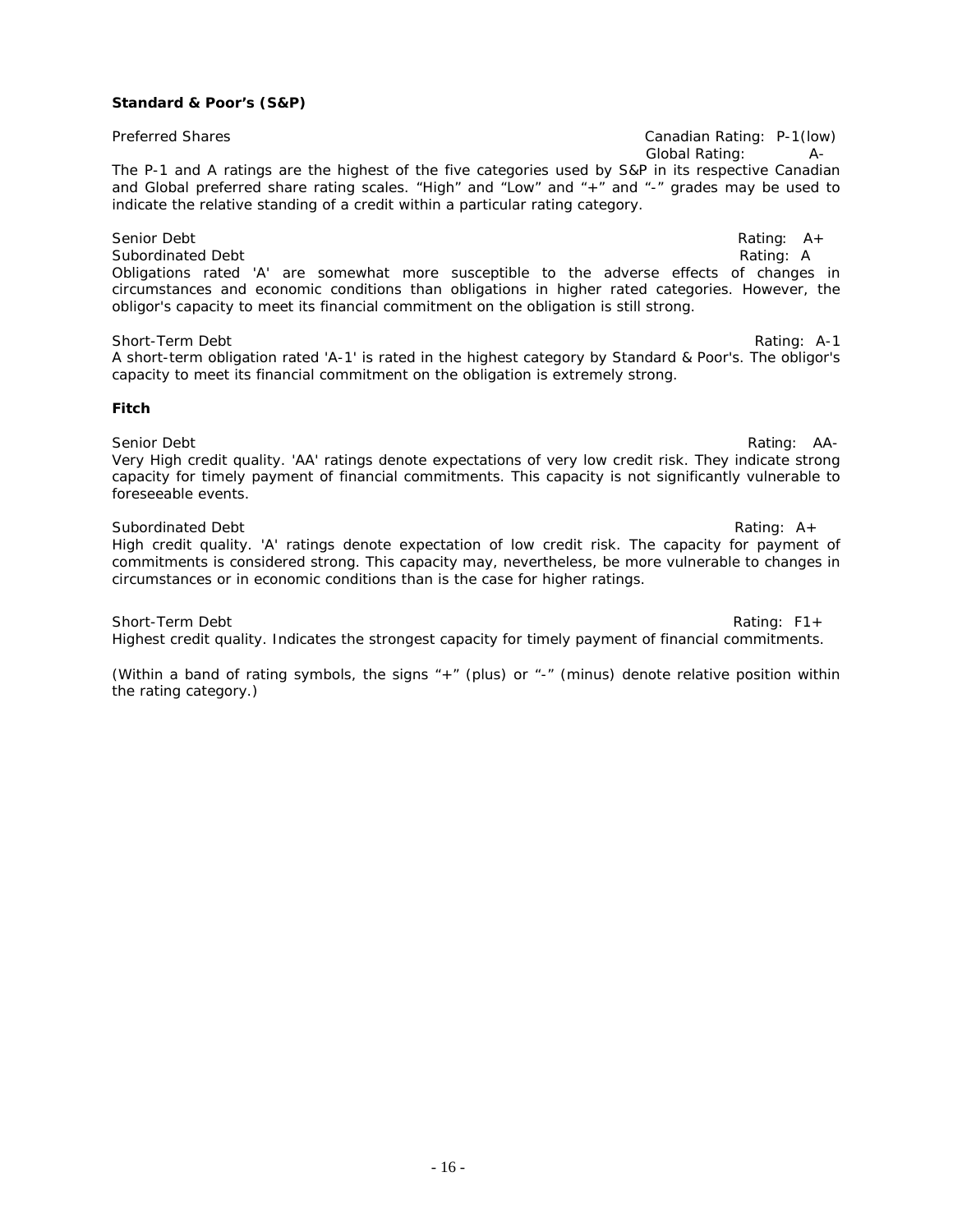# **Canadian Imperial Bank of Commerce Audit Committee Mandate**

# **1. PURPOSE**

(1) The primary functions of the Audit Committee are to fulfill its responsibilities for reviewing the integrity of CIBC's financial statements, financial disclosures and internal control over financial reporting; monitoring the system of internal control; monitoring CIBC's compliance with legal and regulatory requirements; selecting the external auditors for shareholder approval; reviewing the qualifications, independence and performance of the external auditors; reviewing the qualifications, independence and performance of CIBC's internal auditors; and acting as the Audit Committee for certain federally regulated subsidiaries.

# **2. MEMBERSHIP AND ORGANIZATION**

- (1) **Composition** The Audit Committee shall consist of not less than three or more than six independent members of the Board. At the invitation of the Audit Committee, members of CIBC's management and others may attend Audit Committee meetings, as the Audit Committee considers necessary or desirable.
- (2) **Appointment and Removal of Audit Committee Members —** Each member of the Audit Committee shall be appointed by the Board on an annual basis and shall serve at the pleasure of the Board, or until the earlier of (a) the close of the next annual meeting of shareholders of CIBC at which the member's term of office expires, (b) the death of the member or (c) the resignation, disqualification or removal of the member from the Audit Committee or from the Board. The Board may fill a vacancy in the membership of the Audit Committee.
- (3) **Chair** At the time of the annual appointment of the members of the Audit Committee, the Board shall appoint a Chair of the Audit Committee. The Chair shall: be a member of the Audit Committee, preside over all Audit Committee meetings, coordinate the Audit Committee's compliance with this mandate, work with management to develop the Audit Committee's annual work-plan, meeting agendas and provide reports of the Audit Committee to the Board. The Chair may vote on any matter requiring a vote and shall provide a second vote in the case of a tie vote.
- (4) **Independence —** Each member of the Audit Committee shall meet the independence standards established by the Board and the additional requirements listed in Exhibit A to this mandate.
- (5) **Financial Literacy —** Members of the Audit Committee shall be financially literate or agree to become financially literate within a reasonable period of time following the member's appointment. An individual is financially literate if he or she has the ability to read and understand a set of financial statements that present a breadth and level of complexity of accounting issues that are generally comparable to the breadth and complexity of the issues that can reasonably be expected to be raised by CIBC's financial statements.
- (6) **Service on Multiple Audit Committees** No member of the Audit Committee may serve on the audit committees of more than two other public companies, unless the Board determines that this simultaneous service would not impair the ability of the member to effectively serve on the Audit Committee.

# **3. MEETINGS**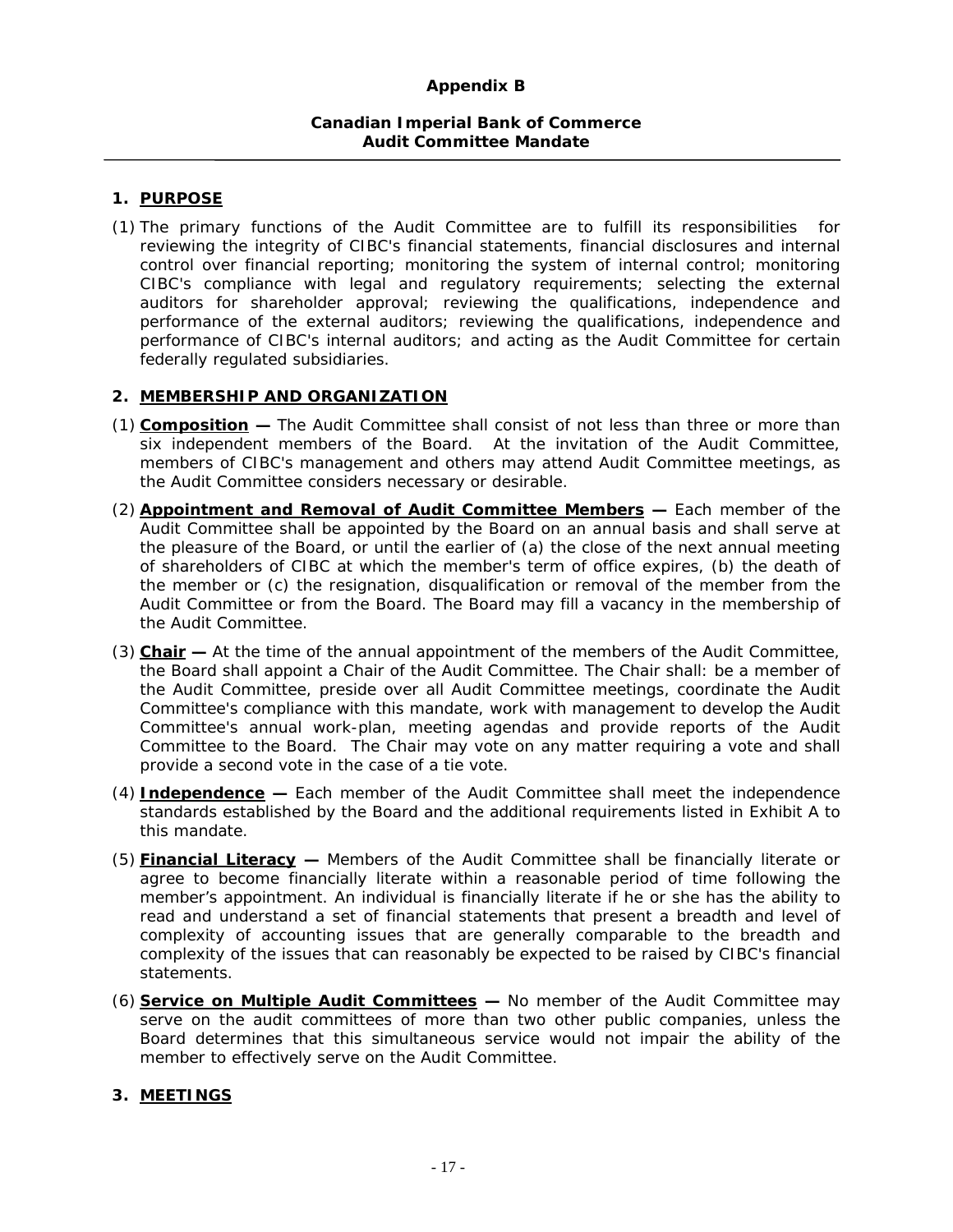- (1) **Meetings** The members of the Audit Committee shall hold meetings as are required to carry out this mandate, and in any case no less than four meetings annually. The external auditors are entitled to attend and be heard at each Audit Committee meeting. The Chair, any member of the Audit Committee, the external auditors, the Chairman of the Board or the Chief Executive Officer may call a meeting of the Audit Committee by notifying the Corporate Secretary of CIBC who will notify the members of the Audit Committee. The Chair shall chair all Audit Committee meetings that he or she attends, and in the absence of the Chair, the members of the Audit Committee present may appoint a Chair from their number for a meeting.
- (2) **Notices of Meetings** Notices of Audit Committee meetings may be provided by: prepaid mail, personal delivery, facsimile, electronic-mail or telephone, provided that the method of notification chosen shall be capable of being received by members of the Audit Committee and the external auditors at least 24 hours before an Audit Committee meeting at the member's contact information last recorded with the Corporate Secretary. Any member of the Audit Committee may in any manner waive notice of an Audit Committee meeting and attendance at an Audit Committee meeting is waiver of notice of the meeting, except where a member attends for the express purpose of objecting to the transaction of any business on the grounds that the meeting is not properly called.
- (3) **Secretary and Minutes —** The Corporate Secretary, his or her designate or any other person the Audit Committee requests, shall act as secretary at Audit Committee meetings. Minutes of Audit Committee meetings shall be recorded and maintained by the Corporate Secretary and subsequently presented to the Audit Committee for approval.
- (4) **Quorum** A majority of the members of the Audit Committee shall constitute a quorum. If a quorum cannot be obtained for an Audit Committee meeting, members of the Board who would qualify as members of the Audit Committee may, at the request of the Chair or the Chairman of the Board, serve as members of the Audit Committee for that meeting.
- (5) **Resident Canadian Majority —** The Audit Committee shall not transact business at an Audit Committee meeting unless a majority of the members present are "resident Canadians" under the *Bank Act* (Canada).
- (6) **Access to Management and Outside Advisors —** The Audit Committee shall have unrestricted access to management and employees of CIBC, and, from time to time may hold unscheduled or regularly scheduled meetings or portions of regularly scheduled meetings with the Chief Auditor, the external auditors, the Chief Financial Officer or the Chief Executive Officer. The Audit Committee shall have the authority to retain and terminate external legal counsel, consultants or other advisors to assist it in fulfilling its responsibilities and to set and pay the compensation for these advisors without consulting or obtaining the approval of the Board or any officer of CIBC. CIBC shall provide appropriate funding, as determined by the Audit Committee, for the services of these advisors.
- (7) **Meetings Without Management** The Audit Committee shall hold unscheduled or regularly scheduled meetings, or portions of regularly scheduled meetings, at which management is not present.
- (8) **Access to Other Committees**  The Chair or any member of the Audit Committee may request the in-put of another Board committee on any accountability or responsibility set out in this mandate.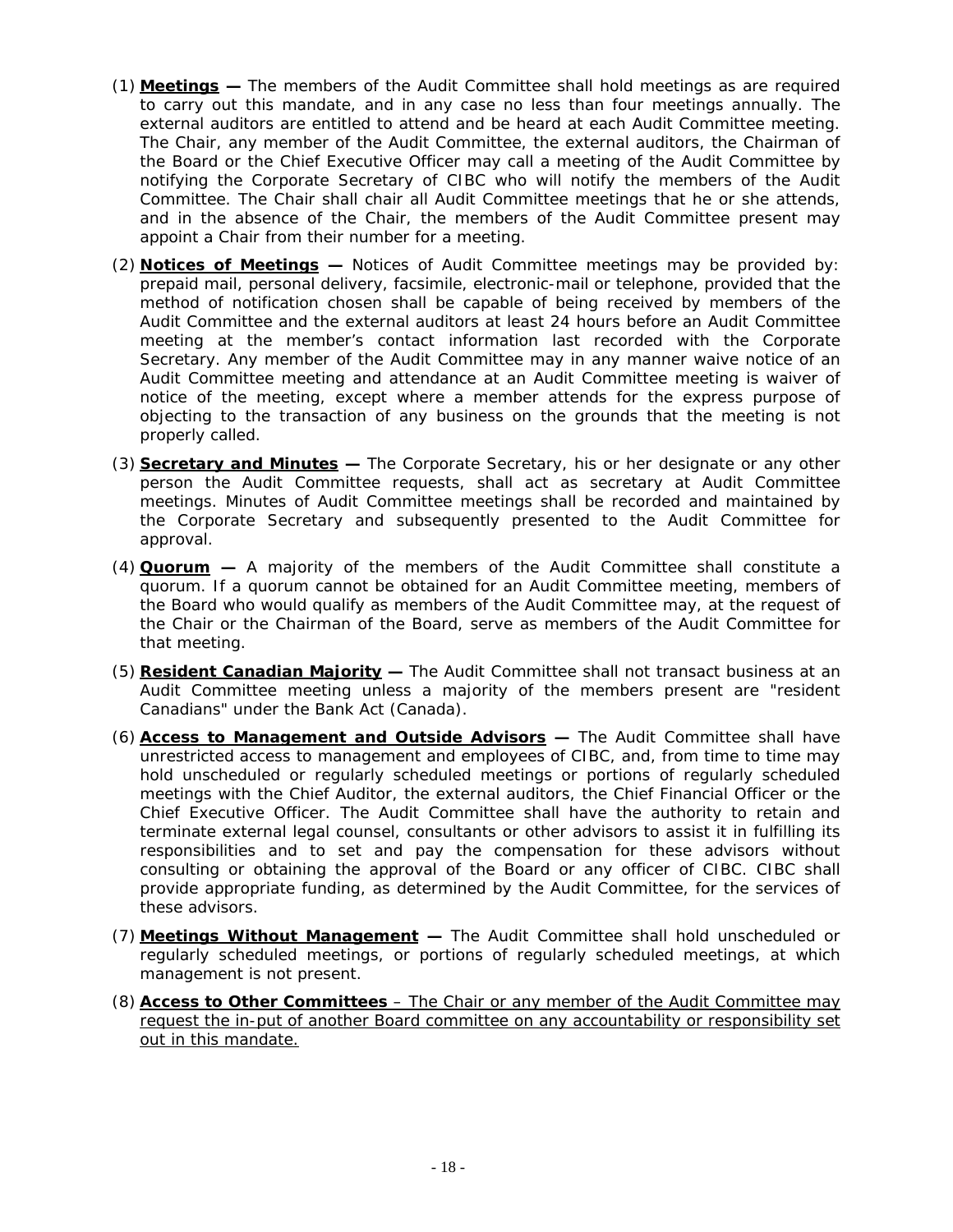# **4. ACCOUNTABILITIES AND RESPONSIBILITIES**

The Audit Committee shall have the accountabilities and responsibilities set out below as well as any other accountabilities that are specifically delegated to the Audit Committee by the Board. In addition to these functions and responsibilities, the Audit Committee shall perform the duties required of an audit committee by the *Bank Act* (Canada), requirements of the stock exchanges on which the securities of CIBC are listed and all other applicable laws.

# (1) **Financial Reporting**

- (a) GeneralThe Audit Committee is responsible for reviewing the integrity of CIBC's financial statements and financial disclosures. Management is responsible for the preparation, presentation and integrity of CIBC's financial statements and financial disclosures and for the appropriateness of the accounting principles and the reporting policies used by CIBC. The external auditors are responsible for auditing CIBC's annual consolidated financial statements and for reviewing CIBC's unaudited interim financial statements.
- (b) Review of Annual Financial ReportsThe Audit Committee shall review the annual consolidated audited financial statements of CIBC, the external auditors' report thereon and the related management's discussion and analysis (MD&A) of CIBC's financial condition and results of operations and management's report that they present fairly, in all material respects in accordance with Canadian generally accepted accounting principles (GAAP), or any other generally accepted accounting principles in which the financial statements of CIBC are prepared from time to time, the financial condition, results of operations and cash flows of CIBC. After completing its review, if advisable, the Audit Committee shall approve and recommend for Board approval the annual financial statements and the related MD&A.
- (c) Review of Interim Financial Reports **—** The Audit Committee shall review the interim consolidated financial statements of CIBC, the external auditors' review report thereon and the related MD&A and managements report that they present fairly, in all material respects in accordance with GAAP, the financial condition, results of operations and cash flows of CIBC. After completing its review, if advisable, the Audit Committee shall approve and recommend for Board approval the interim financial statements and the related MD&A.
- (d) Review Considerations **—** In conducting its review of the annual financial statements or the interim financial statements, the Audit Committee shall:
	- (i) meet with management and the external auditors to discuss the financial statements and MD&A;
	- (ii) review the disclosures in the financial statements;
	- (iii) review the audit report or review report prepared by the external auditors;
	- (iv) discuss with management, the external auditors and internal legal counsel, as requested, any litigation claim or other contingency that could have a material effect on the financial statements;
	- (v) review critical accounting and other significant estimates and judgments underlying the financial statements as presented by management;
	- (vi) review any material effects of regulatory accounting initiatives, significant transactions or off-balance sheet structures on the financial statements as presented by management;
	- (vii) review any material changes in accounting policies and practices and their impact on the financial statements as presented by management or the external auditors;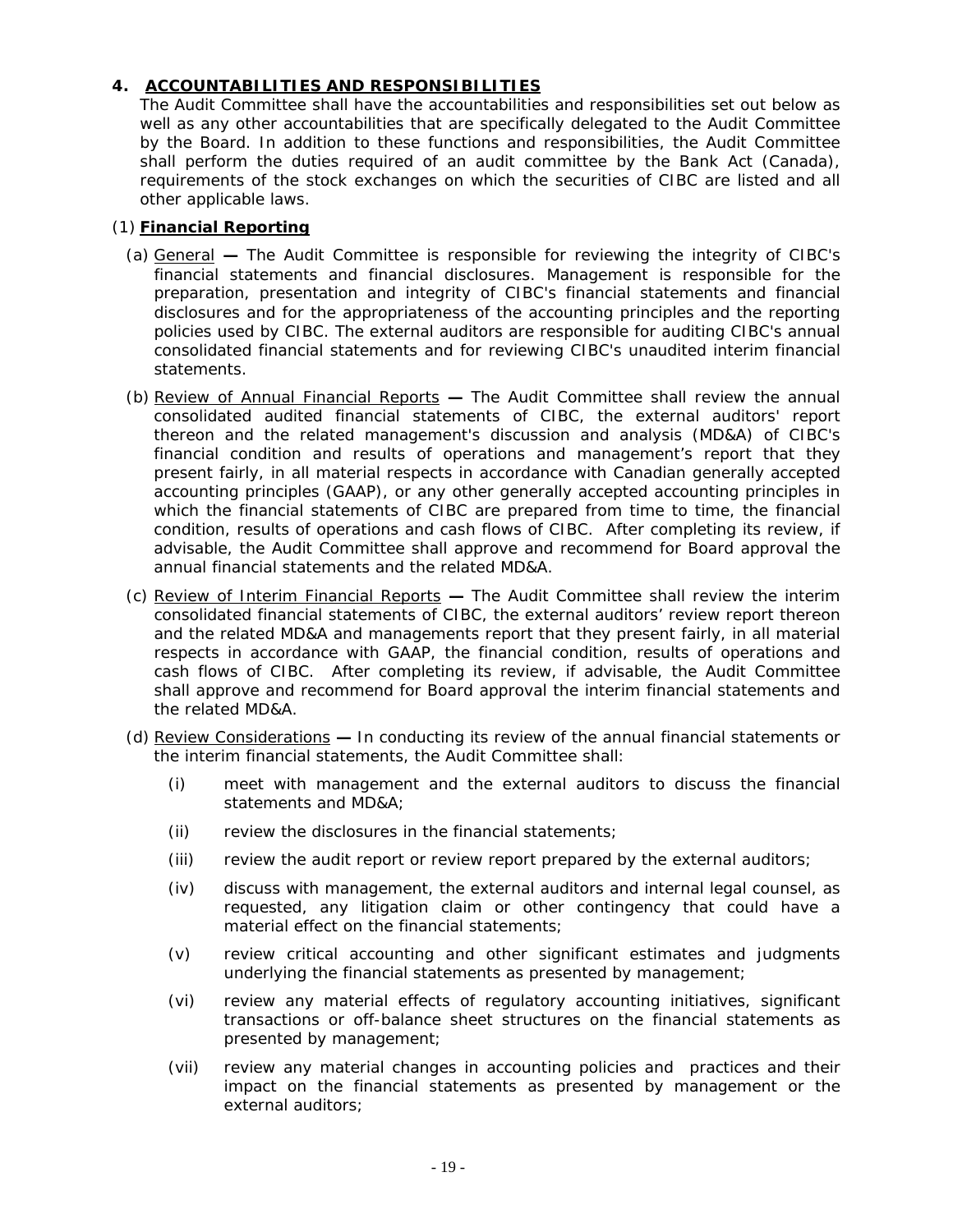- (viii) review management's and the external auditors' reports on the effectiveness of internal control over financial reporting;
- (ix) review results of CIBC's whistleblowing program; and
- (x) review any other matters, related to the financial statements, that are brought forward by the internal auditors, external auditors, management or which are required to be communicated to the Audit Committee under accounting policies, auditing standards or applicable law.
- (e) Approval of Other Disclosures The Audit Committee shall review and, if advisable, approve or recommend for Board approval (i) the annual information form of CIBC; (ii) the Form 40F of CIBC; (iii) financial disclosure in a press release disclosing financial results, a prospectus or other securities offering document of CIBC; and (iv) any other material financial disclosure.

# (2) **External Auditors**

- (a) General **—**The Audit Committee shall be responsible for oversight of the work of the external auditors in auditing and reviewing CIBC's financial statements and internal controls over financial reporting including the resolution of disagreements between management and the external auditors regarding financial reporting.
- (b) Appointment and CompensationThe Audit Committee shall review and, if advisable, select and recommend (i) for shareholder approval, the appointment of the external auditors and (ii) for shareholder or Board approval, as applicable, the compensation of the external auditors.
- (c) Annual Review ReportAt least annually, the Audit Committee shall obtain and review a report by the external auditors describing: (i) their internal quality–control procedures and (ii) any material issues raised by their most recent internal qualitycontrol review, peer review or by any inquiry or investigation by governmental or professional authorities within the preceding five years respecting one or more independent audits carried out by the external auditors and any steps taken to deal with any of these issues.
- (d) Audit PlanAt least annually, the Audit Committee shall review and approve the external auditors' annual audit plan. The Audit Committee shall consider and review with the external auditors any material changes to the scope of the plan.
- (e) Independence of External AuditorsAt least annually, and before the external auditors issue their report on the annual financial statements, the Audit Committee shall: obtain from the external auditors a formal written statement describing all relationships between the external auditors and CIBC; discuss with the external auditors any disclosed relationships or services that may affect the objectivity and independence of the external auditors; and obtain written confirmation from the external auditors that they are independent within the meaning of the Rules of Professional Conduct/Code of Ethics adopted by the provincial institute or order of chartered accountants to which they belong and within the meaning of United States federal securities laws and the rules and regulations thereunder, including the independence rules adopted by the Securities and Exchange Commission pursuant to the Sarbanes-Oxley Act of 2002, and Rule 3600T of the Public Company Accounting Oversight Board.
- (f) Evaluation and Rotation of Lead PartnerAt least annually, the Audit Committee shall review the qualifications and performance of the external auditors. The Audit Committee shall obtain a report from the external auditors annually confirming that they are in compliance with all audit firm and regulatory requirements relating to partner rotation and that the engagement team collectively possesses the experience and competence to perform an appropriate audit.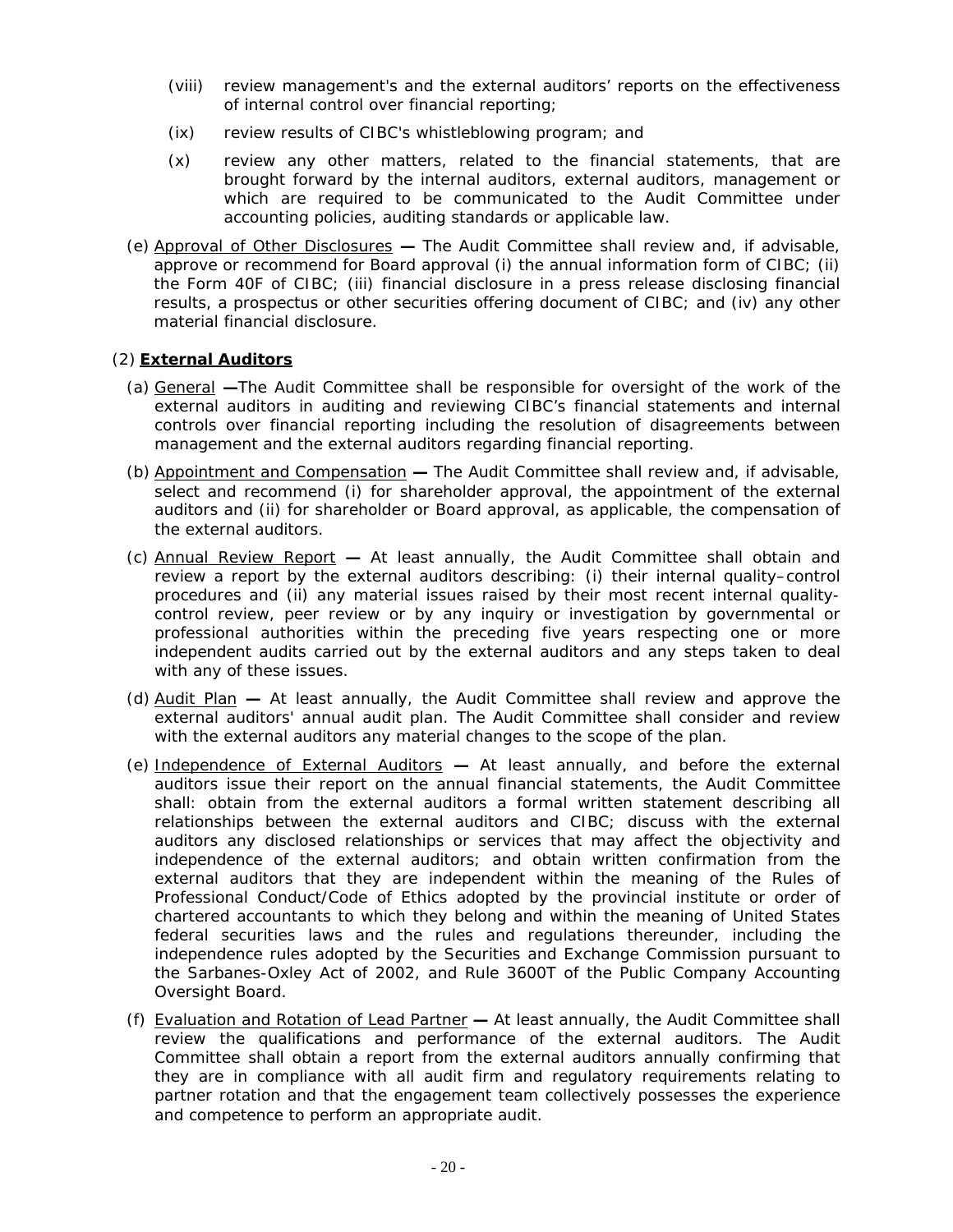- (g) Pre-Approval of Audit and Non-Audit ServicesThe Audit Committee shall preapprove any retainer of the external auditors for any audit and non-audit service to CIBC or its subsidiaries in accordance with applicable law and Board approved policies and procedures. The Audit Committee may delegate pre-approval authority to a member of the Audit Committee. The decisions of any member of the Audit Committee to whom this authority has been delegated must be presented to the full Audit Committee at its next scheduled Audit Committee meeting.
- (h) Hiring Practices **—** The Audit Committee shall review and approve guidelines regarding the hiring of employees or former employees of the external auditors or former external auditors.

# (3) **Internal Audit Function**

- (a) General **—**The Internal Audit function is responsible for providing independent and objective assurance and consulting services to add value and improve the operations of CIBC by bringing a systematic, disciplined, approach to evaluating and improving the effectiveness of risk management, control and governance processes. The Audit Committee shall review the independence of the internal auditors from management having regard to the scope, budget, planned activities and organization structure of the internal audit function.
- (b) Internal Audit Charter The Audit Committee is responsible for establishing and approving the Internal Audit Charter and mandate, which will be reviewed annually and updated as required.
- (c) Chief Auditor The Audit Committee shall review and, if advisable, approve the appointment of CIBC's Chief Auditor. At least annually, the Audit Committee shall evaluate the performance of the Chief Auditor and shall meet with the Chief Auditor to discuss the execution of matters under this mandate.
- (d) ReviewAt least annually, the Audit Committee shall consider and review with management and the Chief Auditor:
	- (i) any difficulties encountered by the Chief Auditor in the course of internal audits, including any restrictions on the scope of internal audit work or access to required information; and
	- (ii) the compliance of internal audit with professional standards promulgated by the Institute of Internal Auditors.
- (e) Audit PlansThe Audit Committee approves the annual audit plan presented by the Chief Auditor. The Chief Auditor, on a quarterly basis, will inform the Audit Committee of the status of the Audit Plan and any changes needed.

# (4) **Internal Controls**

- (a) GeneralThe Audit Committee shall monitor the system of internal control.
- (b) Establishment, Review and ApprovalThe Audit Committee shall require management to implement and maintain appropriate systems of internal control in accordance with applicable laws, regulations and guidance, including internal control over financial reporting and disclosure and to review, evaluate and approve these procedures. At least annually, the Audit Committee shall consider and review with management, the external auditors, the Chief Auditor, the Controller and the Chief Compliance Officer: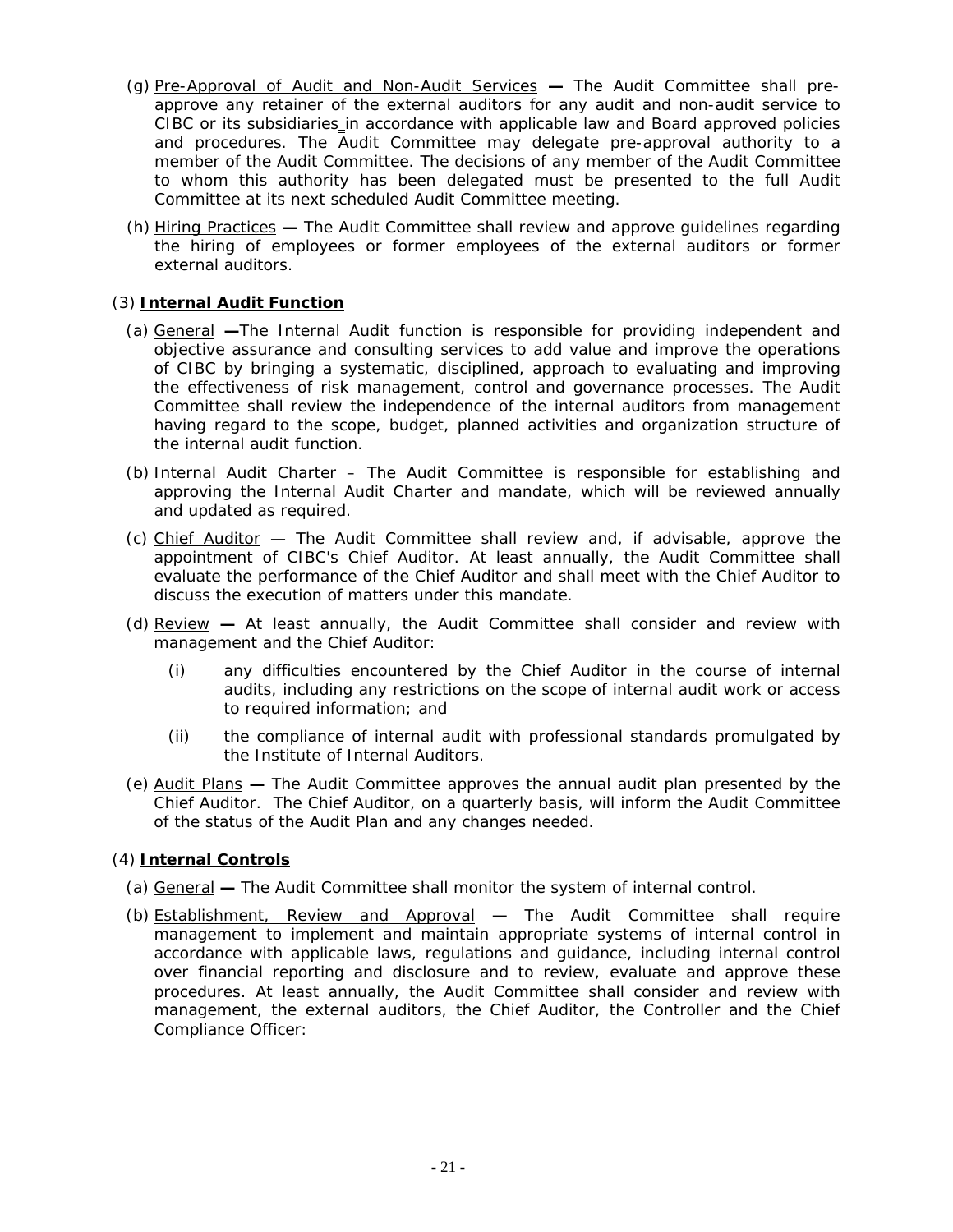- (i) the effectiveness of, or weaknesses or deficiencies in: the design or operation of CIBC's internal controls (including computerized information system controls and security); the overall control environment for managing business risks; and accounting, financial and disclosure controls (including, without limitation, controls over financial reporting), operational controls, and legal and regulatory controls and the impact of any identified weaknesses in internal controls on management's conclusions;
- (ii) any significant changes in internal control over financial reporting that are disclosed, or considered for disclosure, including those in CIBC's periodic regulatory filings;
- (iii) any material issues raised by any inquiry or investigation by CIBC's regulators;
- (iv) CIBC's fraud prevention and detection program, including deficiencies in internal controls that may impact the integrity of financial information, or may expose CIBC to other significant internal or external fraud losses and the extent of those losses and any disciplinary action in respect of fraud taken against management or other employees who have a significant role in financial reporting;
- (v) CIBC's business continuity management and insurance programs, including, reviewing and recommending for Board approval a resolution establishing certain limits of insurance, to meet the requirements of the Protection of Assets (Banks) Regulations to the Bank Act; and
- (vi) any related significant issues and recommendations of the external auditors and internal auditors together with management's responses thereto, including the timetable for implementation of recommendations to correct weaknesses including those relating to internal controls over financial reporting and disclosure controls.
- (5) **Certain Federally Regulated Subsidiaries** The Audit Committee shall be the audit committee for certain federally regulated subsidiaries of CIBC, as determined by the Audit Committee from time to time, that require an audit committee under applicable law. In meeting its Audit Committee responsibilities with respect to these subsidiaries, the Audit Committee shall:
	- (a) review the annual financial statements of the subsidiary prior to approval by its board of directors;
	- (b) review regulatory returns of the subsidiary as required under applicable law;
	- (c) require management of the subsidiary to implement and maintain appropriate internal controls over financial reporting and financial disclosure controls and procedures and approve, review and evaluate these procedures;
	- (d) review the effectiveness of the subsidiary's internal control over financial reporting and financial disclosure, including computerized information system controls and security, the overall control environment and accounting and financial controls (including, without limitation, controls over financial reporting), and the impact of any identified weaknesses in internal control over financial reporting on management's conclusions with respect to their effectiveness;
	- (e) review any related significant issues and recommendations of the external and internal auditors together with management's responses thereto, including the timetable for implementation of recommendations to correct weaknesses in internal controls;
	- (f) review investments and transactions that could adversely affect the well being of the subsidiary; and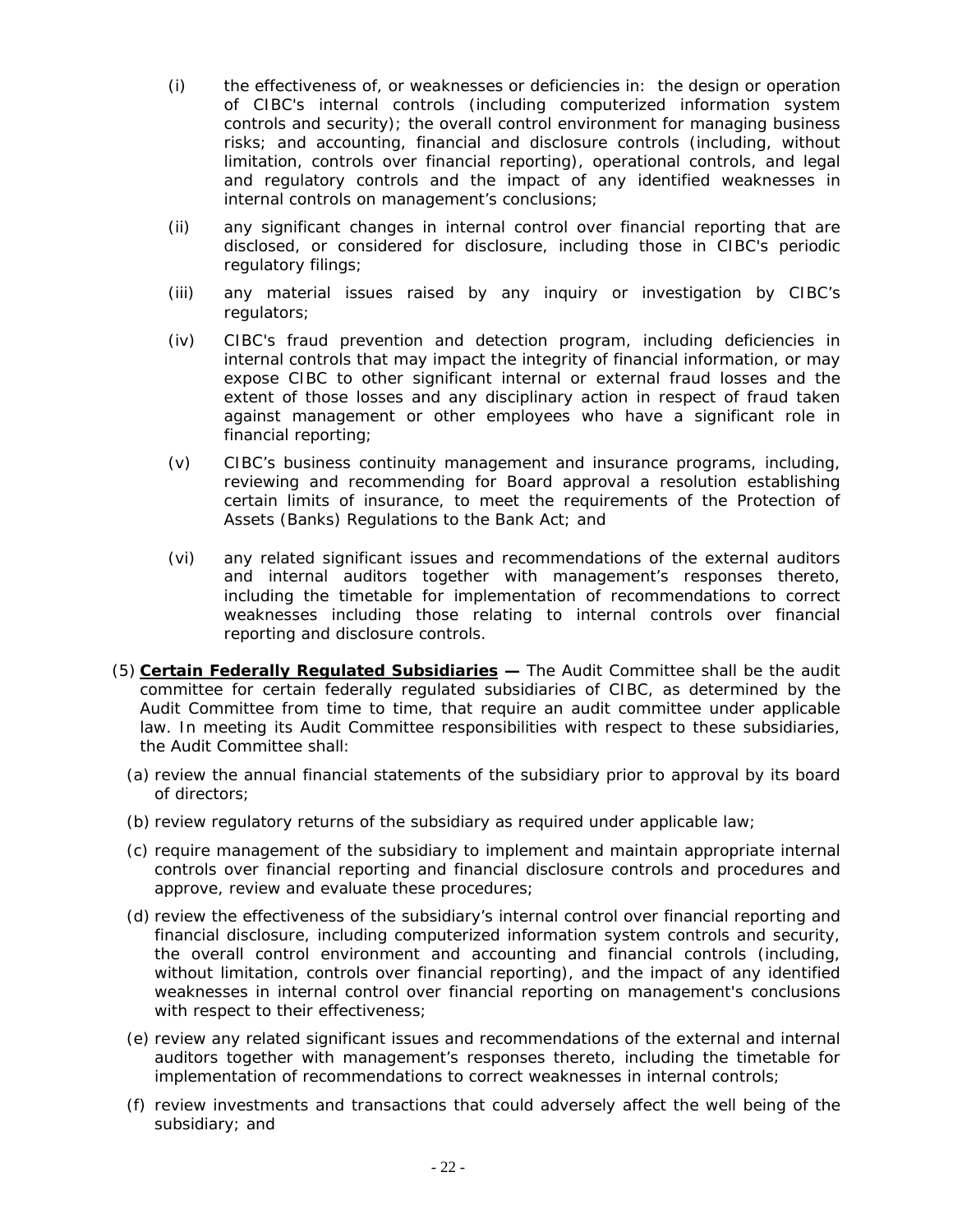- (g) meet with the external auditors of the subsidiary to discuss the annual financial statements and the returns and transactions of such subsidiary, if applicable.
- (6) **Regulatory Reports and Returns** The Audit Committee shall provide or review, as applicable, all reports and returns required of the Audit Committee under applicable law.
- (7) **Compliance with Legal and Regulatory Requirements** The Audit Committee shall receive and review regular reports from the Chief Compliance Officer, the Controller, CIBC's General Counsel, the Chief Auditor and other management members on: legal or compliance matters that may have a material impact on CIBC; the effectiveness of CIBC's compliance policies; and any material reports received from regulators. The Audit Committee shall review management's evaluation of and representations relating to compliance with specific regulatory requirements, and management's plans to remediate any deficiencies identified.
- (8) **Whistleblowing Procedures** The Audit Committee shall review and approve the procedures for the receipt, retention and treatment of complaints received by CIBC from employees or others, confidentially and anonymously, regarding accounting, internal accounting controls, or auditing matters.
- (9) **Succession Planning —**At least annually, the Audit Committee shall review succession plans for the Chief Financial Officer and the Chief Auditor of CIBC.
- (10)**Adverse Investments and Transactions** The Audit Committee shall review any investments and transactions that could adversely affect the well-being of CIBC.
- (11)**Audit Committee Disclosure** The Audit Committee shall review and approve any audit committee disclosures required by securities regulators in CIBC's disclosure documents.
- (12)**Assessment of Regulatory Compliance** The Audit Committee shall review management's assessment of compliance with laws and regulations as they pertain to responsibilities under this mandate, report any material findings to the Board and recommend changes it considers appropriate.
- (13)**Delegation** The Audit Committee may designate a sub-committee to review any matter within this mandate as the Audit Committee deems appropriate.

# **5. REPORTING TO THE BOARD**

(1) The Chair shall report to the Board, as required by applicable law or as deemed necessary by the Audit Committee or as requested by the Board, on matters arising at Audit Committee meetings and, where applicable, shall present the Audit Committee's recommendation to the Board for its approval.

#### **6. COMMITTEE MEMBER DEVELOPMENT AND PERFORMANCE REVIEW**

- (1) The Chair shall co-ordinate orientation and continuing director development programs relating to this mandate for Audit Committee members.
- (2) At least annually, the Audit Committee shall evaluate and review the performance of the Audit Committee and each of its members and the adequacy of this mandate. This review will be undertaken in consultation with the Corporate Governance Committee of the Board.

# **7. CURRENCY OF THE AUDIT COMMITTEE MANDATE**

(1) This mandate was last revised and approved by the Board on May 29, 2008.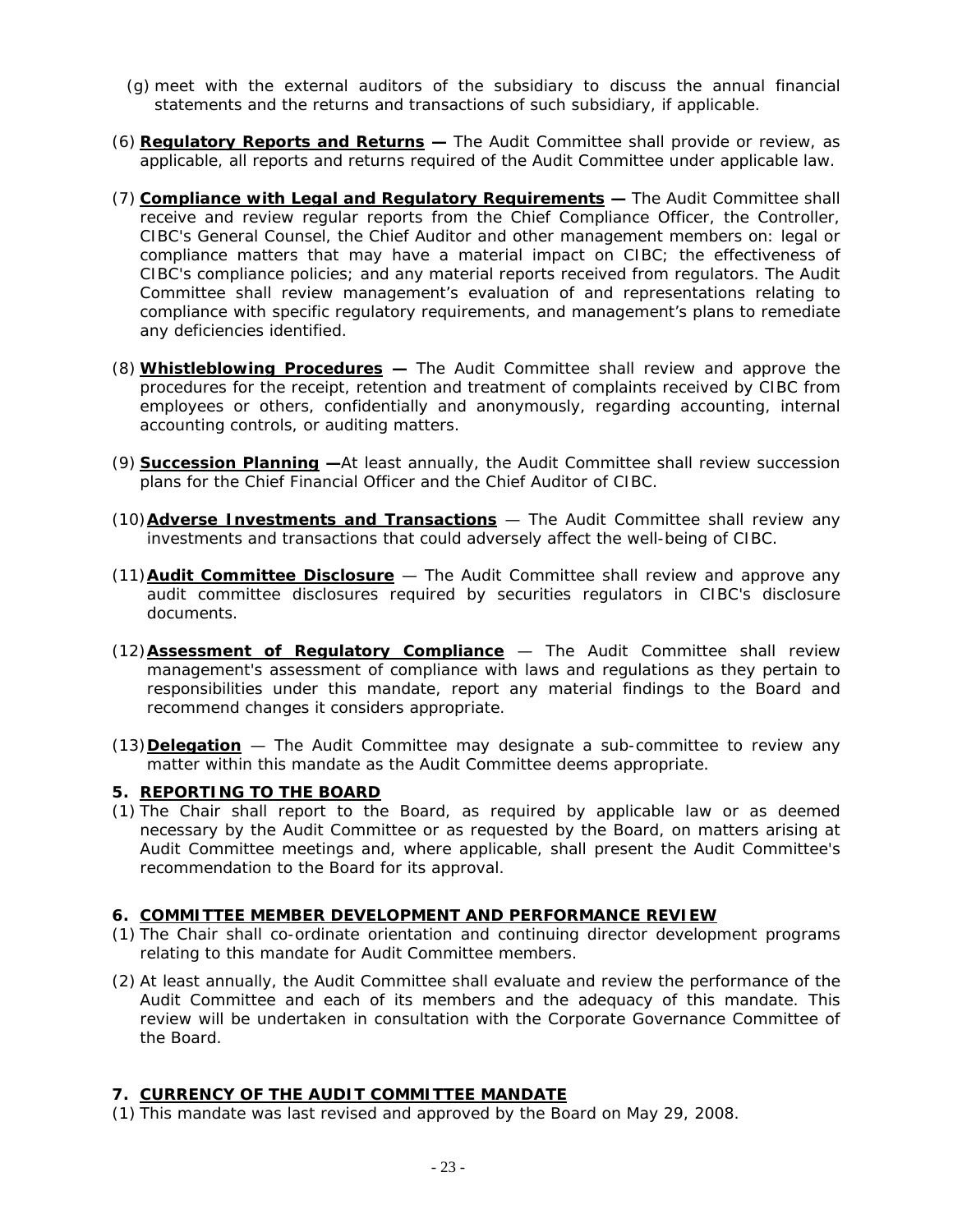# **(i) Exhibit "A"**

# **U.S. Securities and Exchange Commission Standards Implementing the Sarbanes Oxley Act of 2002 (the "SOX Standards")**

- A member of the Audit Committee ("Member") must be "independent" under the SOX Standards. In order to be considered independent, a Member may not, other than in his or her capacity as a Member of the Audit Committee, the Board of Directors, or any other Board committee:
- (a) accept directly or indirectly any consulting, advisory or other compensatory fees from CIBC or any subsidiary thereof, excluding fixed amounts of compensation under a retirement plan (including deferred compensation) for prior service with CIBC (provided such compensation is not contingent in any way on continued service); or
- (b) be an "affiliated" person of CIBC or a subsidiary of CIBC.

The following words used above have the following meanings:

- A Member is "affiliated" with CIBC or a subsidiary if he or she directly, or indirectly through one or more intermediaries, controls, or is controlled by or is under common control with, CIBC or a subsidiary.
- A person is not deemed to be in control of a specified person if the person:
	- (a) is not the beneficial owner, directly or indirectly, of more than 10% of any class of voting equity securities; and
	- (b) is not an "executive officer" of the specified person.
- A Member is also affiliated if he or she is:
- (a) an executive officer of an affiliate of CIBC;
- (b) an employee of an affiliate of CIBC;
- (c) a general partner of an affiliate of CIBC; or
- (d) a managing member of an affiliate of CIBC.
- "Executive officer" means the President (or Chief Executive Officer), any Vice President in charge of a principal business unit, division or function (such as sales, administration or finance), any other officer who performs a policy making function, or any other person who performs similar policy making functions for the entity. Executive officers of subsidiaries may be deemed executive officers of an entity if they perform such policymaking functions for the entity.
- "Indirect" acceptance of any consulting, advisory or other compensatory fee, includes acceptance by a spouse, minor child or minor stepchild, child or stepchild sharing a home with the Member, or by an entity in which such Member is a partner, member, an officer such as a managing director occupying a comparable position or an executive officer, or occupies a similar position (except limited partners, non-managing members and those occupying similar positions who, in each case, have no active role in providing services to the entity) and which provides accounting, consulting, legal, investment banking or financial advisory services to CIBC or any subsidiary of CIBC.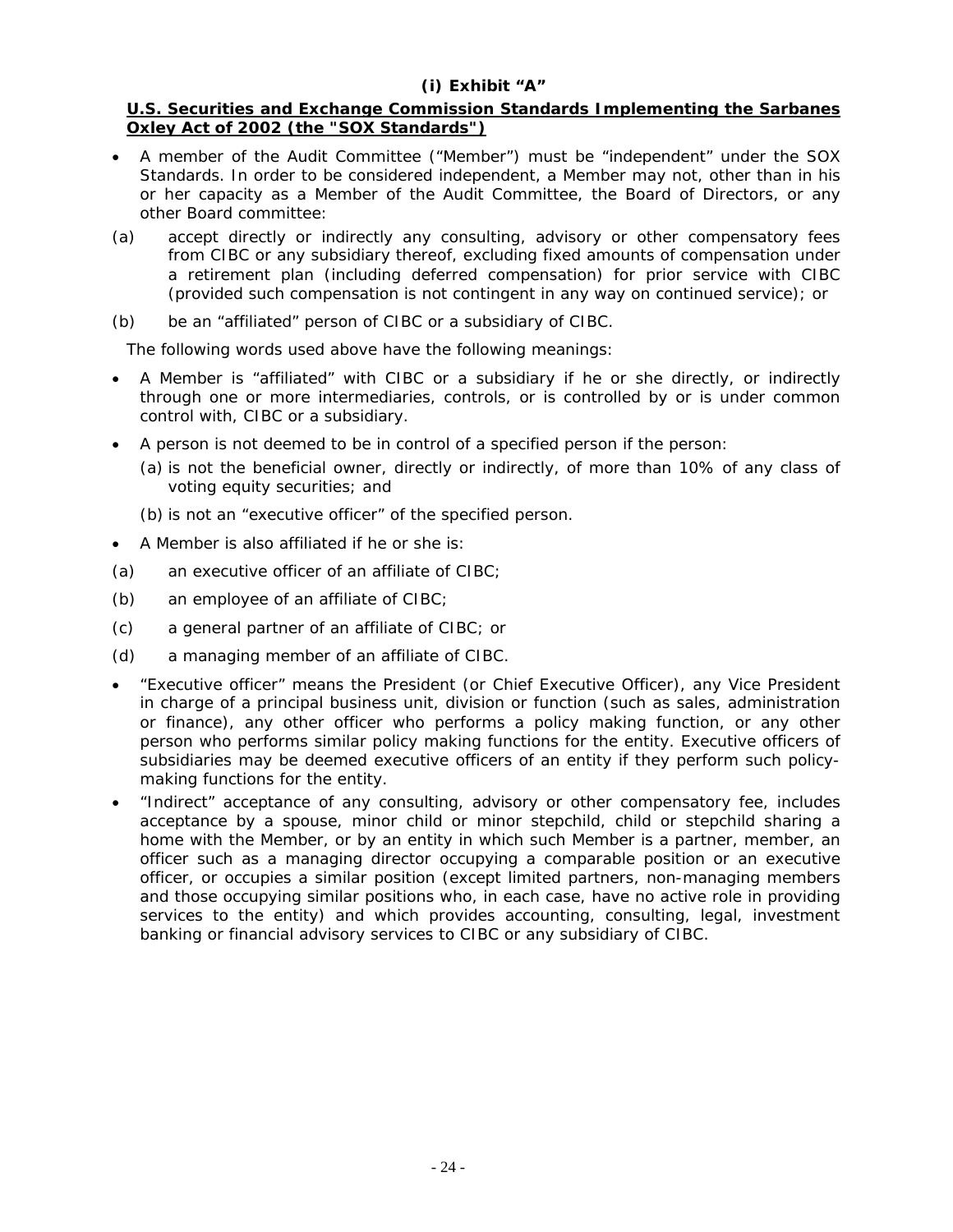# **Appendix C CIBC Policy on the Scope of Services of the Shareholders' Auditors**

# Approved by the Board and Audit Committee on December 3, 2008

# **1. Summary**

This policy is designed to provide a consistent approach for the engagement of the shareholders' auditors; it also establishes the roles and responsibilities of those involved in external audit engagements and must be followed by all employees responsible for the engagement of shareholders' auditors.

# **2. Intent**

The purpose of this policy is to set parameters for the engagement of the shareholders' auditors by CIBC consistent with CIBC corporate governance expectations and applicable law, including the U.S. Sarbanes-Oxley Act and SEC Rules.

# **3. Audience / Scope**

This Policy covers all work that might be performed by the shareholders' auditors through engagements with CIBC or its subsidiaries.

The term shareholders' auditors refers to the firm of accountants that is appointed to perform the audit of the consolidated financial statements of CIBC and its subsidiaries. The current shareholders' auditors are Ernst & Young LLP, including any Ernst & Young International, Ltd. or Ernst & Young Global Limited member or affiliated firm of Ernst & Young.

# **4. Policy Requirements**

- 4.1Scope of work and authorization standards:
- 4.1.1 All work performed by the shareholders' auditors for CIBC or its subsidiaries (includes all majority owned entities) will be pre-approved by the Audit Committee. The Audit Committee may delegate authority to pre-approve such work to subcommittees consisting of one or more of its members, provided that any work so pre-approved must be ratified by the full Audit Committee at the next meeting of the Audit Committee. The Audit Committee may also establish pre-approval policies and procedures that are specific to a particular service. In order to meet this responsibility, for each fiscal quarter a pre-approved spending limit by category of allowable work is established and displayed in the Appendix. The EVP Governance and Control will monitor and report to the Audit Committee the quarterly cumulative use of the pre-approved limits. (See appendix for Examples of Services)
- 4.1.2 In the event that a non-audit service is provided by the shareholders' auditors that was not recognized at the time of the engagement to be a non-audit service, such service must be brought to the attention of the Audit Committee or its delegate for approval.
- 4.1.3 The shareholders' auditors will only perform audit, audit-related and tax work. Examples of "audit", "audit-related" and "tax work" are included in the Appendix.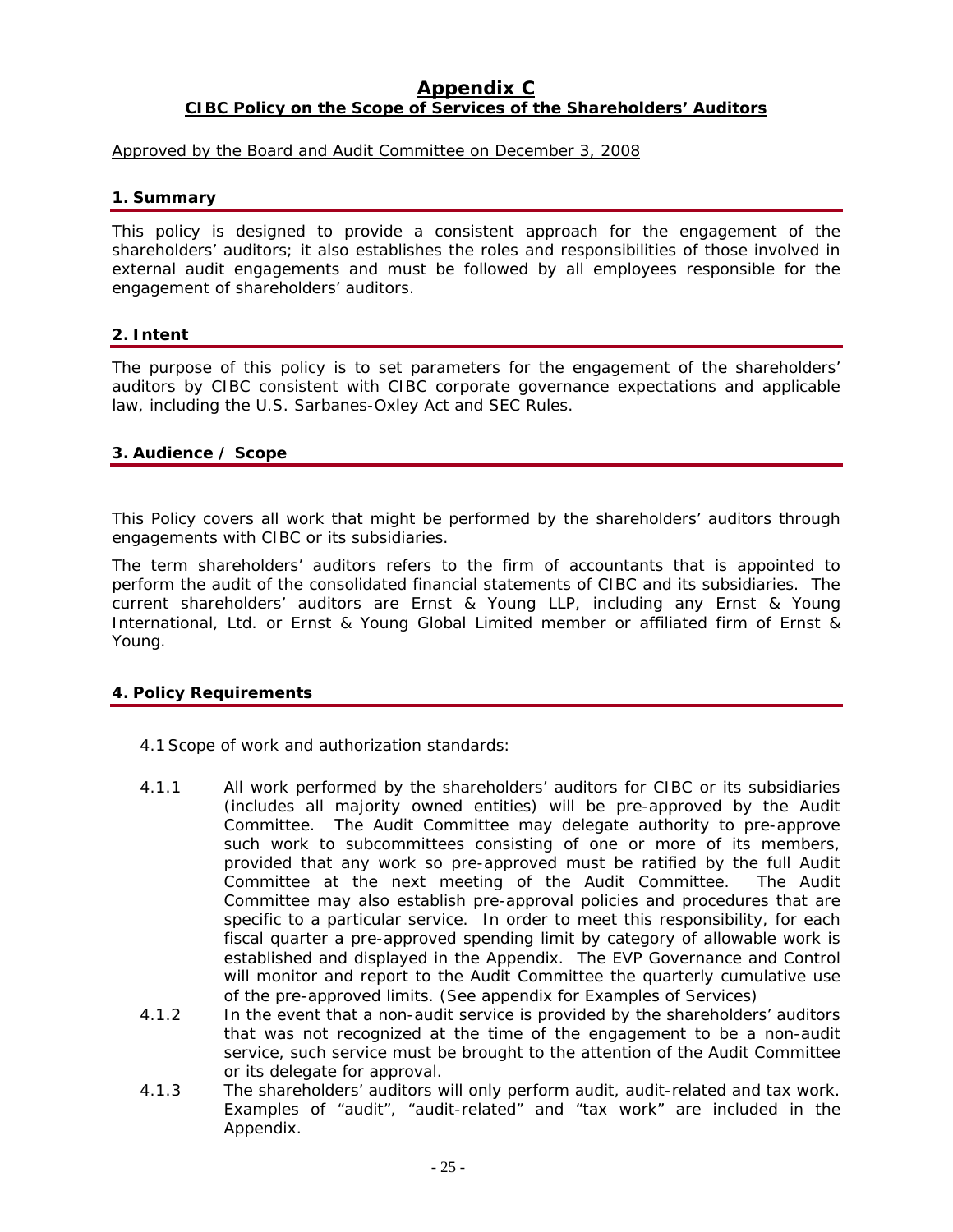- 4.1.4 The shareholders' auditors will be prohibited from performing corporate recovery work for a CIBC corporate credit customer when CIBC is in a position to direct the choice of the financial advisors or consultants.
- 4.1.5 The Audit Committee may approve exceptions to (3) and (4) above when it determines that such an exception is in the overriding best interests of CIBC and it is determined that such an exception does not impair the independence of the shareholders' auditors. However, certain non-audit activities are generally prohibited and generally will not be considered for exception from this policy. These non-audit activities are listed in the Appendix.
- 4.2 Ongoing relationship standards:
- 4.2.1 The lead and concurring partners on the engagement will serve for a maximum of five years and then be subject to a five-year time out from serving on CIBC audits.
- 4.2.2 Other than the lead and the concurring partners, audit partners who have responsibility for decision-making on significant auditing, accounting and reporting matters will serve for a maximum of seven years and then be subject to a two-year time out from serving on CIBC audits, unless the audit partner performs less than 10 hours of audit, review or attest services.
- 4.2.3 CIBC will not employ, in a financial reporting oversight role, a member of the shareholders' auditors engagement team within 12 months of the final closure of the audit in which that individual last participated.

# **5. Monitoring/Oversight Mechanism**

- 5.1 On a quarterly basis, the EVP Governance and Control will prepare and present to the Audit Committee a summary report of all engagements of the shareholders' auditors that are currently underway or have been completed since the prior quarter's report, including engagements entered into pursuant to pre-approved quarterly limits. The summary report will describe the nature of each engagement, confirm that each engagement is in compliance with this policy and state the fees received by the shareholders' auditors for each engagement.
- 5.2 Business management will make either oral or written presentations to the Audit Committee or its designee seeking pre-approvals for engagements of the shareholders' auditors.
- 5.3 On a quarterly basis, the shareholders' auditors will certify to the Audit Committee that all engagements with CIBC have been in compliance with this policy and will confirm that the shareholders' auditors continues to be "independent" under applicable laws, rules and guidelines. As well, quarterly the shareholders' auditors will table at the Audit Committee a classification and continuity schedule of all partners and staff that must be tracked in order to ensure adherence to the Ongoing Relationship Standards.
- 5.4 The EVP Governance and Control will be a signatory on all contracts of engagement with the shareholders' auditors.

# **6. Roles and Responsibilities**

The EVP Governance and Control is accountable for the management of this Policy and providing interpretations on its application.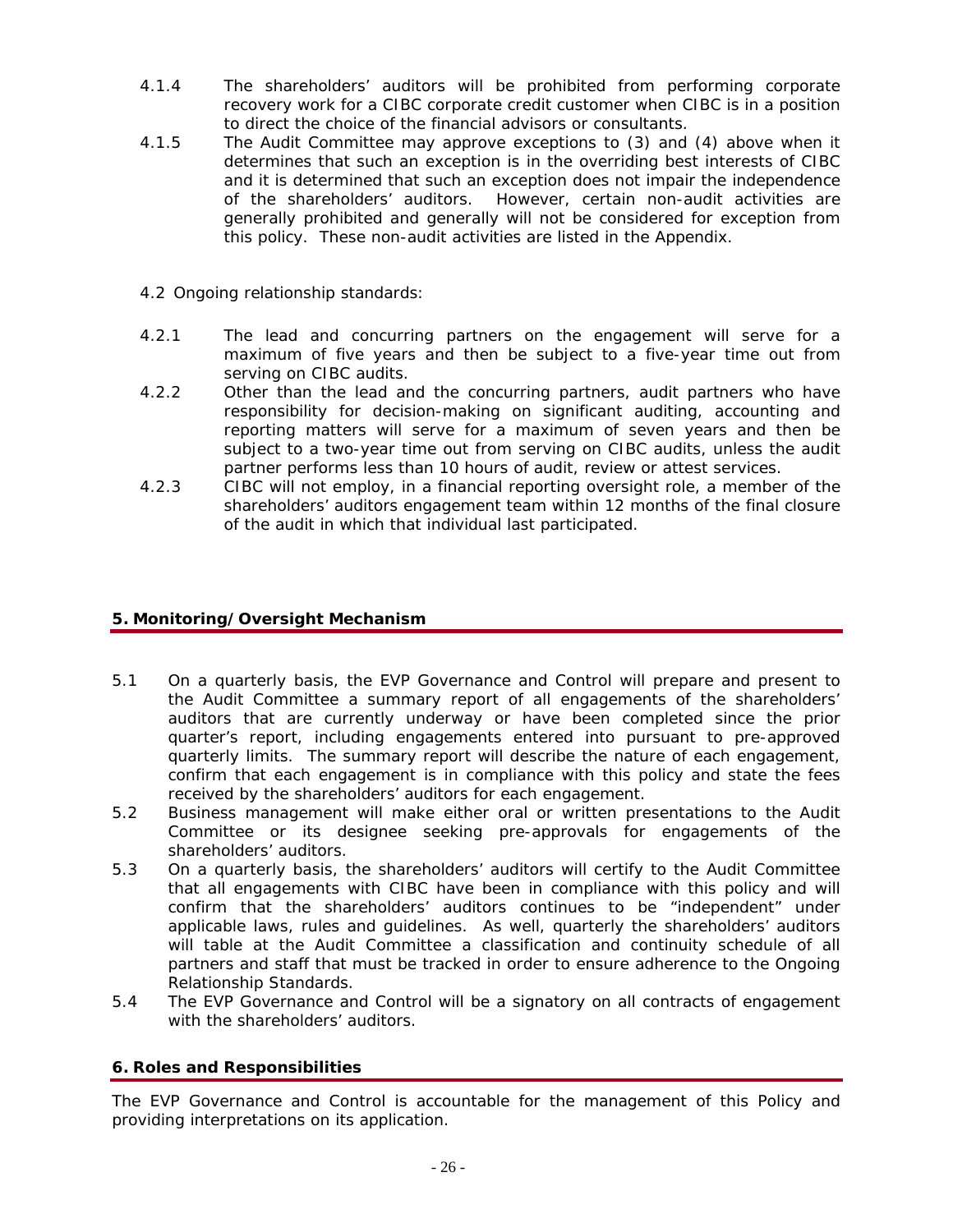This policy is effective from the date of approval by the Audit Committee of CIBC, December 3, 2008 and applies to all subsequent engagements.

This policy will be reviewed at least annually and will be submitted to the Audit Committee of the Board of Directors for review and approval. Any significant updates will be communicated on CIBC Today.

# **8. Links**

• Procedures for Implementing the Scope of Services Policy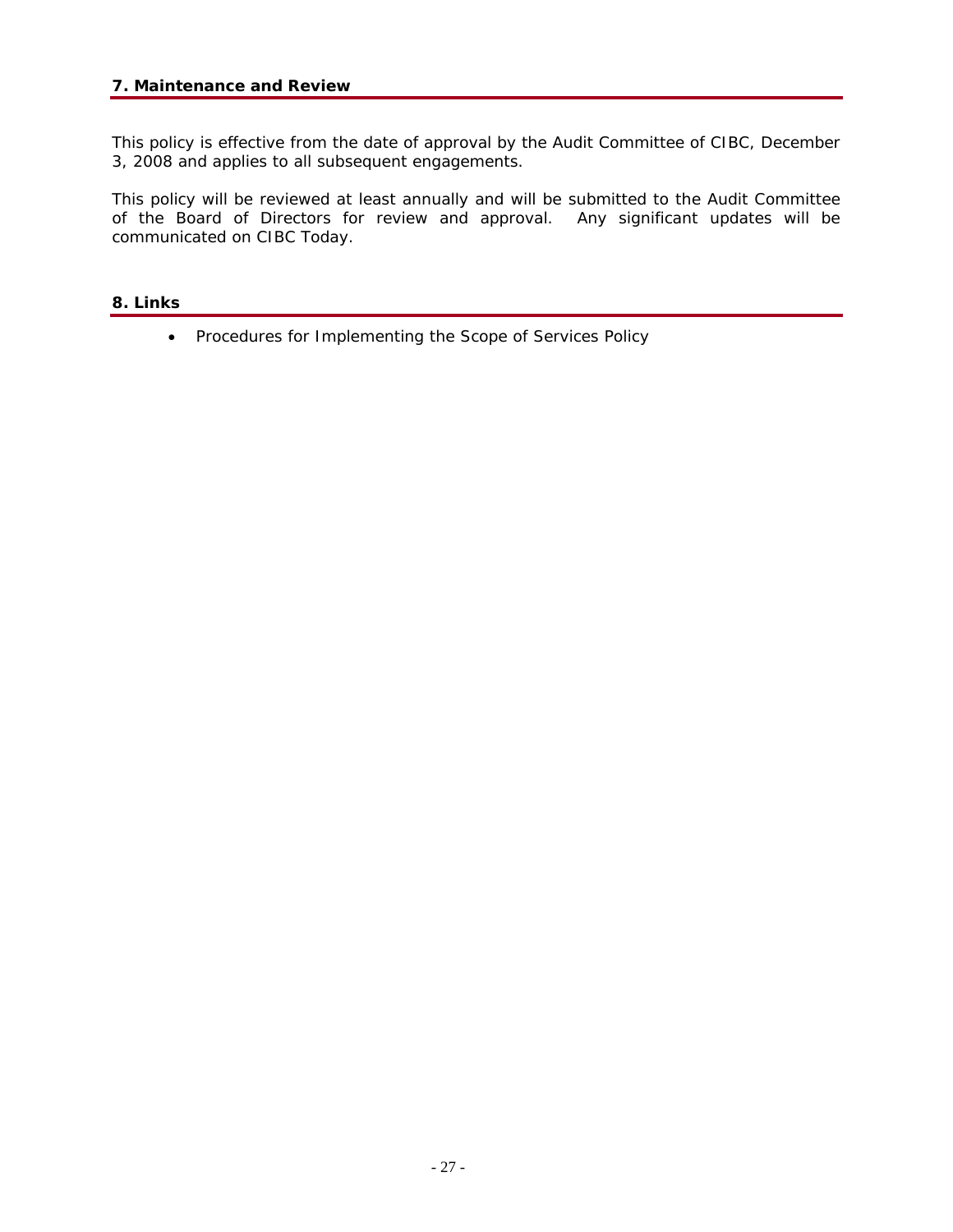# **Appendix**

 $\overline{a}$ 

| Categories<br>of Work                      | <b>Examples of Services</b>                                                                                      | Pre-approval<br>Limit per<br>Quarter <sup>1</sup> |
|--------------------------------------------|------------------------------------------------------------------------------------------------------------------|---------------------------------------------------|
|                                            |                                                                                                                  |                                                   |
| Audit                                      | Statutory audits or financial audits for CIBC and its                                                            | \$1 million                                       |
| <b>Services</b>                            | subsidiaries or affiliates.                                                                                      |                                                   |
|                                            | Services associated with Canadian and U.S. registration                                                          |                                                   |
|                                            | statements, periodic reports and other documents filed                                                           |                                                   |
|                                            | with the regulators or other documents issued in<br>connection with securities offerings (e.g., comfort letters, |                                                   |
|                                            | consents), and assistance in responding to comment                                                               |                                                   |
|                                            | letters                                                                                                          |                                                   |
|                                            | Attestation of management reports on internal controls                                                           |                                                   |
|                                            |                                                                                                                  |                                                   |
| Audit<br><b>Related</b><br><b>Services</b> | Employee benefit plan audits and other employee<br>investment entity audits.                                     | \$.5 million                                      |
|                                            | Agreed upon procedures reports or statutory compliance,                                                          |                                                   |
|                                            | regulatory or government program procedures required                                                             |                                                   |
|                                            | to comply with financial, accounting or regulatory                                                               |                                                   |
|                                            | reporting matters                                                                                                |                                                   |
|                                            | Discussion and review of proposed accounting for                                                                 |                                                   |
|                                            | disclosure treatment of transactions or events and/or the                                                        |                                                   |
|                                            | actual or potential impact of final or proposed rules,                                                           |                                                   |
|                                            | standards or interpretations by the CICA, FASB, SEC, or                                                          |                                                   |
|                                            | other regulatory or standard setting bodies.                                                                     |                                                   |
|                                            | Due diligence services with respect to acquisitions or                                                           |                                                   |
|                                            | mergers of CIBC. The allowable services will be limited<br>to the review of financial and tax information of the |                                                   |
|                                            | target and providing advice with respect to the likely                                                           |                                                   |
|                                            | impact on the reported financial statements and                                                                  |                                                   |
| disclosures of CIBC.                       |                                                                                                                  |                                                   |
|                                            | Attest services not required by statute or regulation                                                            |                                                   |
|                                            | Closing balance sheet audits pertaining to dispositions                                                          |                                                   |
|                                            | General assistance with implementation of the                                                                    |                                                   |
|                                            | requirements of SEC rules or listing standards                                                                   |                                                   |
|                                            | promulgated pursuant to the Sarbanes-Oxley Act                                                                   |                                                   |
|                                            |                                                                                                                  |                                                   |
| <b>Tax Work</b>                            | Review of the financial statement implications of                                                                | \$.5 million                                      |
|                                            | Canadian, provincial and local tax consequences of                                                               |                                                   |
|                                            | business transactions                                                                                            |                                                   |
|                                            | Review of the financial statement implications of U.S.<br>federal, and state tax consequences of business        |                                                   |
|                                            | transactions                                                                                                     |                                                   |
|                                            | Review of the financial statement implications of                                                                |                                                   |
|                                            | international tax consequences of business transactions                                                          |                                                   |
|                                            | Canadian tax compliance - CIBC consolidated and                                                                  |                                                   |
|                                            | subsidiaries including the preparation of tax returns                                                            |                                                   |
|                                            | International tax compliance - CIBC and subsidiaries                                                             |                                                   |

<span id="page-28-0"></span> $1$  The amount up to which the EVP Governance and Control can approve for engagements within the quarter. Any amounts exceeding the limits must be approved by the Audit Committee. The preapproval amount includes administration fees and GST where applicable.